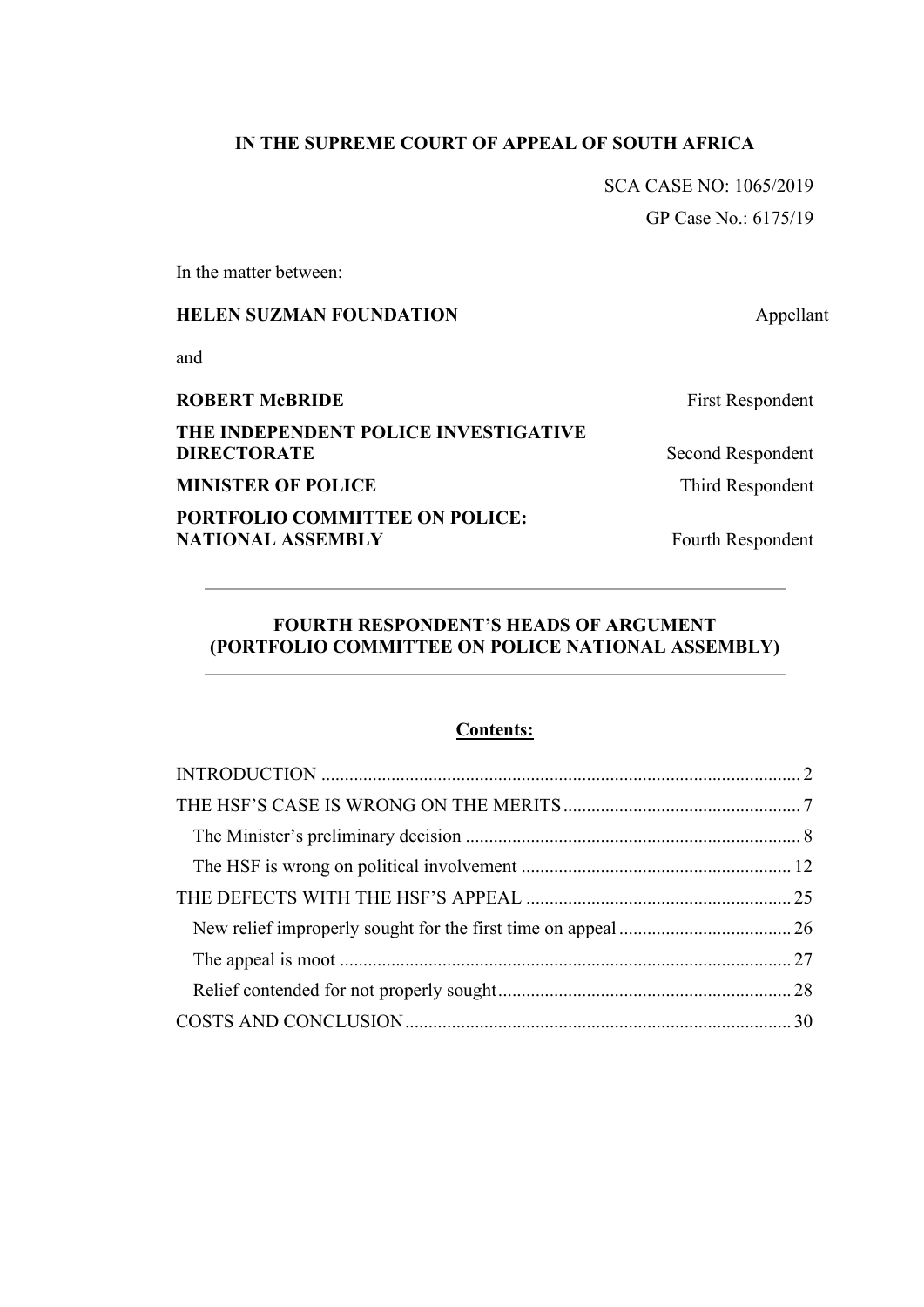#### <span id="page-1-0"></span>**INTRODUCTION**

- 1. Despite the sound and fury generated by the Helen Suzman Foundation ("**HSF**" or "**the Appellant**") that its appeal raises questions of constitutional significance, nothing could be further from the truth.
- 2. As properly appreciated by the Court *a quo*, the appellant's persistence in this appeal is to seek substantive relief that would have the effect of amending legislation contrary to the express intention of the Legislature, and in circumstances where none of the parties (including the applicant in the Court *a quo*) have had the opportunity of meaningfully engaging with same. $<sup>1</sup>$  $<sup>1</sup>$  $<sup>1</sup>$ </sup>
- 3. Setting aside the Portfolio Committee on Police's ("**the PCP**") concerns regarding the appropriateness of an appeal court determining a constitutional challenge for the first time on appeal, and the implications arising therefrom when regard is had to the appropriate role played by the Court pursuant to the Separation of Powers doctrine, the HSF's appeal faces two further insurmountable hurdles.
	- 3.1. The highwater mark of the HSF's case is that our Courts' jurisprudence, on their version, in truth, supports complete i,

<span id="page-1-1"></span><sup>&</sup>lt;sup>1</sup> See, for example, Appeal Record: Vol 1, Cele AA pp 106-107 paras 4-9. Also see Appeal Record: Vol 3 - Reasons for Order pp 329-333 at paras 5, 13-14 and 16.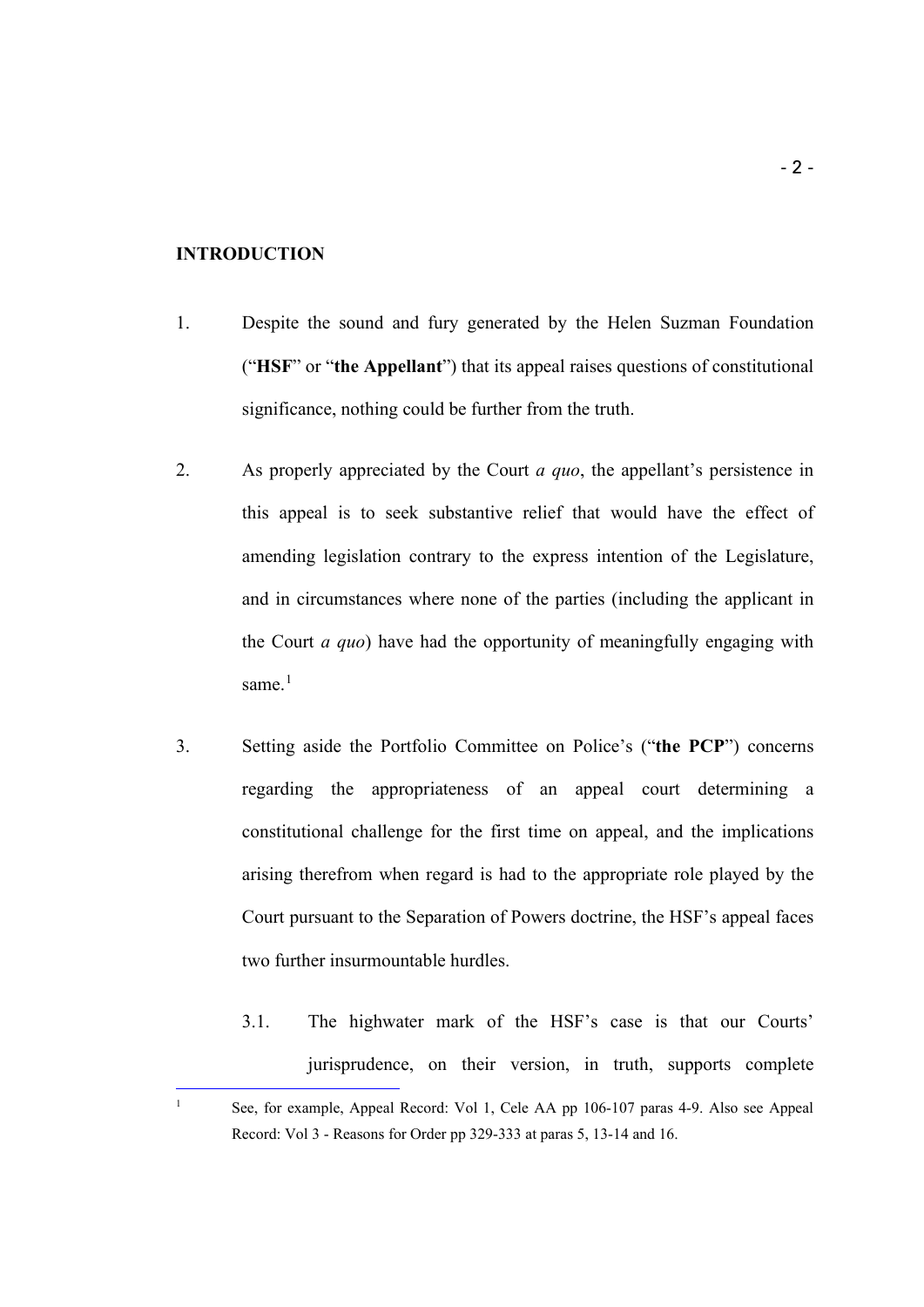independence for organs of state such as the second respondent ("**Independent Police Investigative Directorate**" or "**IPID**").

- 3.1.1. The logical conclusion of the HSF's argument is that "adequate independence" necessitates the removal of a political actor such as the PCP having any role to play in holding organs of state such as IPID accountable.
- 3.1.2. Not only has the HSF committed a categorical error in this regard (by failing to appreciate that the jurisprudence relied upon was concerned with undue political interference stemming from the Executive), it self-servingly overlooks the fact that the cases it relies on prove that Parliament plays an essential role in protecting the independence of IPID.<sup>[2](#page-2-0)</sup>
- 3.1.3. Indeed what is remarkable about the argument of HSF is that it seeks to preclude Parliament, as a "political actor" completely in the extension of the term of the IPID Head. There is no provision in the Constitution that it can point to warranting such a radical

<span id="page-2-0"></span><sup>&</sup>lt;sup>2</sup> See, for example, HSF Heads of Argument ("HSF HoA"), pp  $1 - 2$ , para 2. The HSF's eliding the distinction between the Court's jurisprudence between the Executive, on one hand, and Parliament, on the other, is unsustainable.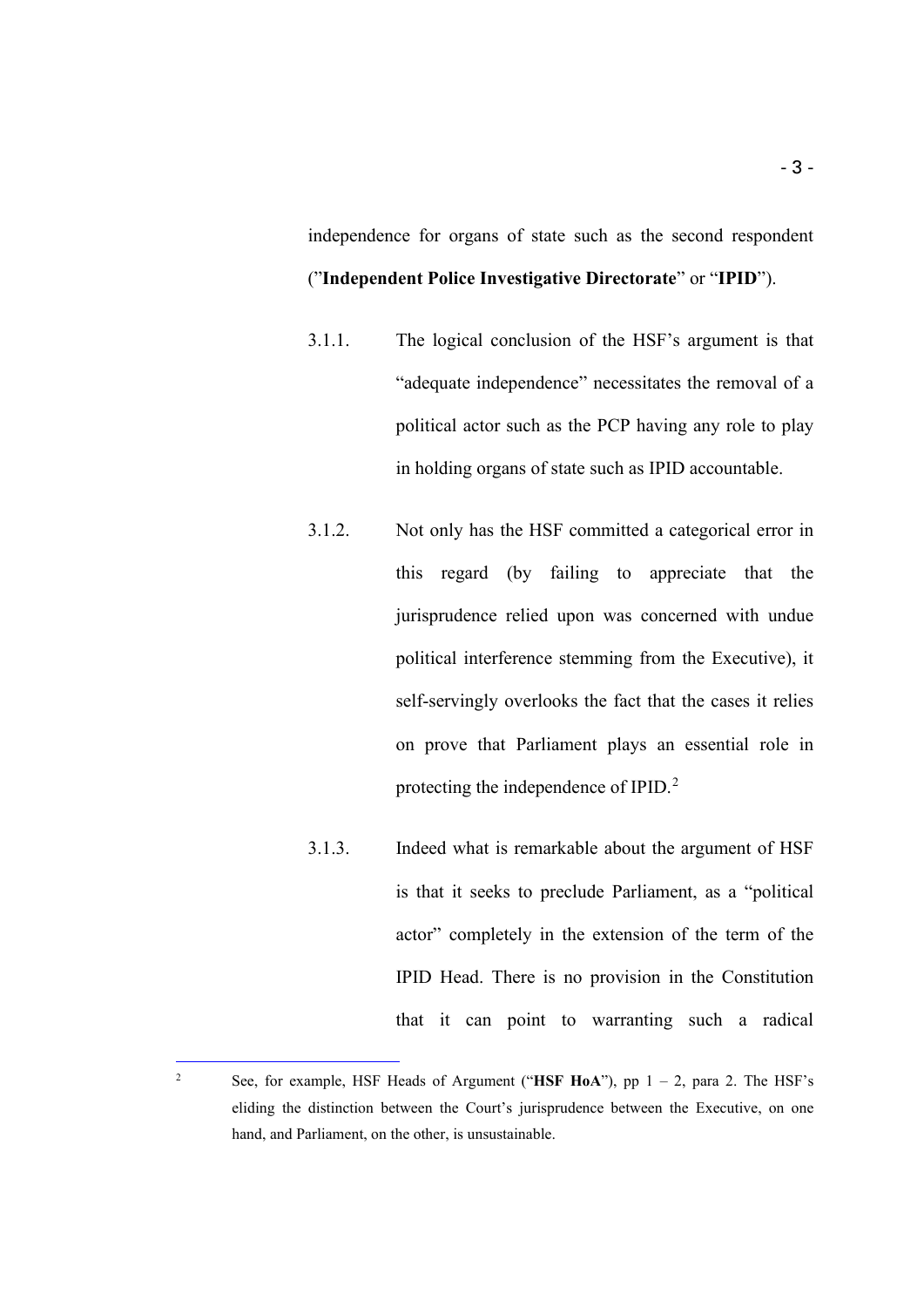proposition. Not even the tenure of Constitutional Court judges is protected in the manner contended for – the total exclusion of Parliament, as "political actor". In fact, as section 176(1) provides, Constitutional Court judges hold office for a specified period "except where an Act of Parliament extends the term of office of a Constitutional Court judge."

3.1.4. Thus, Parliament may, as "political actor", pass legislation to extend terms of office of Constitutional Court judges. Notably, it is not the manner of extension – Parliamentary discretion versus legislative determination – that is at the heart of the complaint. HSF wants the total exclusion of Parliament because it is comprised of ANC politicians, and the Minister is also an ANC politician. HSF wants the holder of office to extend his own term of office. The point is that the role of Parliament, as "political actor", in extensions of terms of office is recognised even in respect of Constitutional Court justices. It is absurd to argue that the mere possibility that terms of office of Constitutional Court justices right now can be extended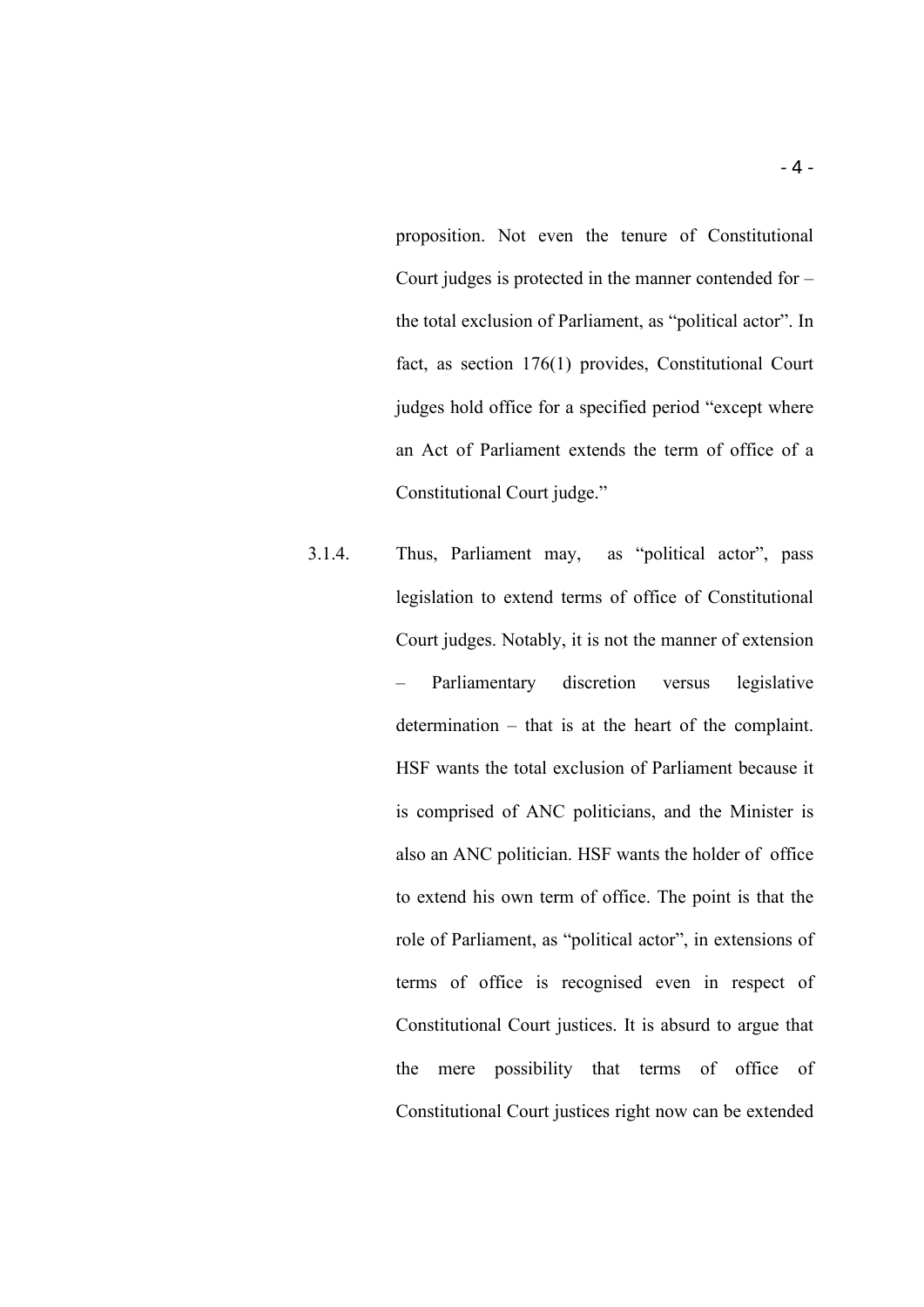at the discretion of Parliament by legislation – say as reward for "good behaviour"—would render them pliable to political manipulation, thus eroding judicial independence.

3.1.5. When the provisions of section 176(1) came up for consideration before the Constitutional Court, the Court emphasised the role of Parliament in protecting judicial independence:

> "*It is notable that section 176(1) does not merely bestow a legislative power, but by doing so also marks out Parliament's significant role in the separation of powers and protection of judicial independence.*" [3](#page-4-0)

3.1.6. What underlies the HSF's difficulties in these proceedings is that, taken to its logical conclusion, it actually mounts an attack on renewable terms of office. Yet when one strips the case bare, it appears that the real underlying point is to keep Mr McBride in office

<span id="page-4-0"></span>**<sup>3</sup>** *Justice Alliance of South Africa v President of Republic of South Africa and Others, Freedom Under Law v President of Republic of South Africa and Others, Centre for Applied Legal Studies and Another v President of Republic of South Africa and Others* 2011 (5) SA 388 (CC) para 67.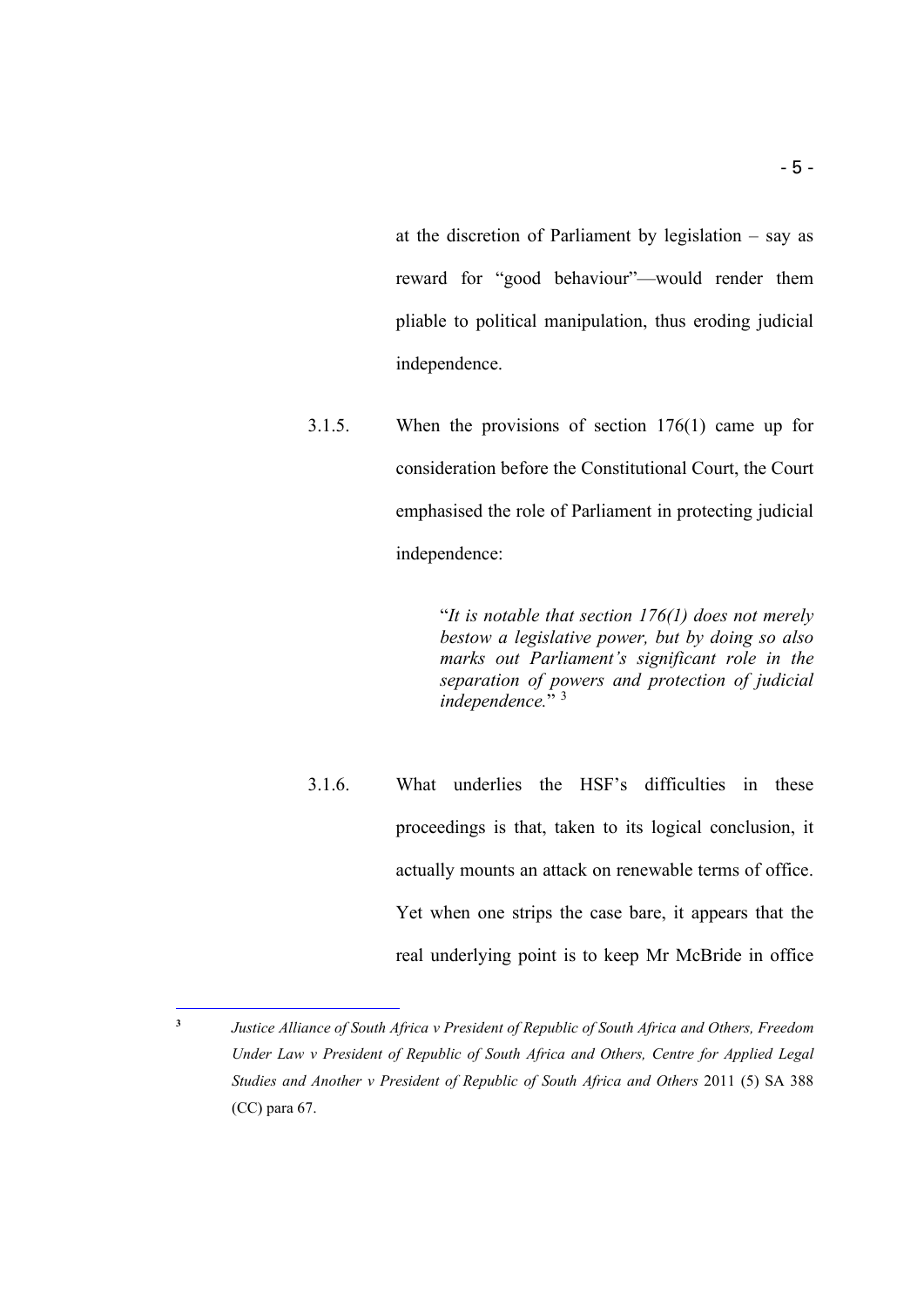by vesting on him the right to renew, rather than Parliament. [4](#page-5-0)

- 3.2. Notwithstanding its fundamental errors on the law, the HSF's relief is also incompetent to the extent that:
	- 3.2.1. It *mero motu,* and for the first time on appeal, seeks an extension to the first respondent's term of office. This is improper.<sup>[5](#page-5-1)</sup>
	- 3.2.2. Flowing therefrom, it seeks to invalidate the decision taken by the third respondent ("**the Minister of Police**" or "**the Minister**") to appoint an acting executive director of IPID in circumstances where that decision has not been challenged, let alone reviewed or set aside.
	- 3.2.3. The HSF furthermore seeks binding relief from this Court that would amount to "reading in" words to section 6(3)(b) of the IPID Act, 1 of 2011 ("**the Act"**), fundamentally altering its meaning in circumstances where no relief to this effect has properly been sought by the HSF either in this Court or the Court *a quo*.

<span id="page-5-0"></span><sup>4</sup> Appeal Record: Vol 2, HSF FA: pp 307-308 para 38.

<span id="page-5-1"></span><sup>5</sup> Appeal Record: Vol 3, Letter from State Attorney, p 374 paras 5-7.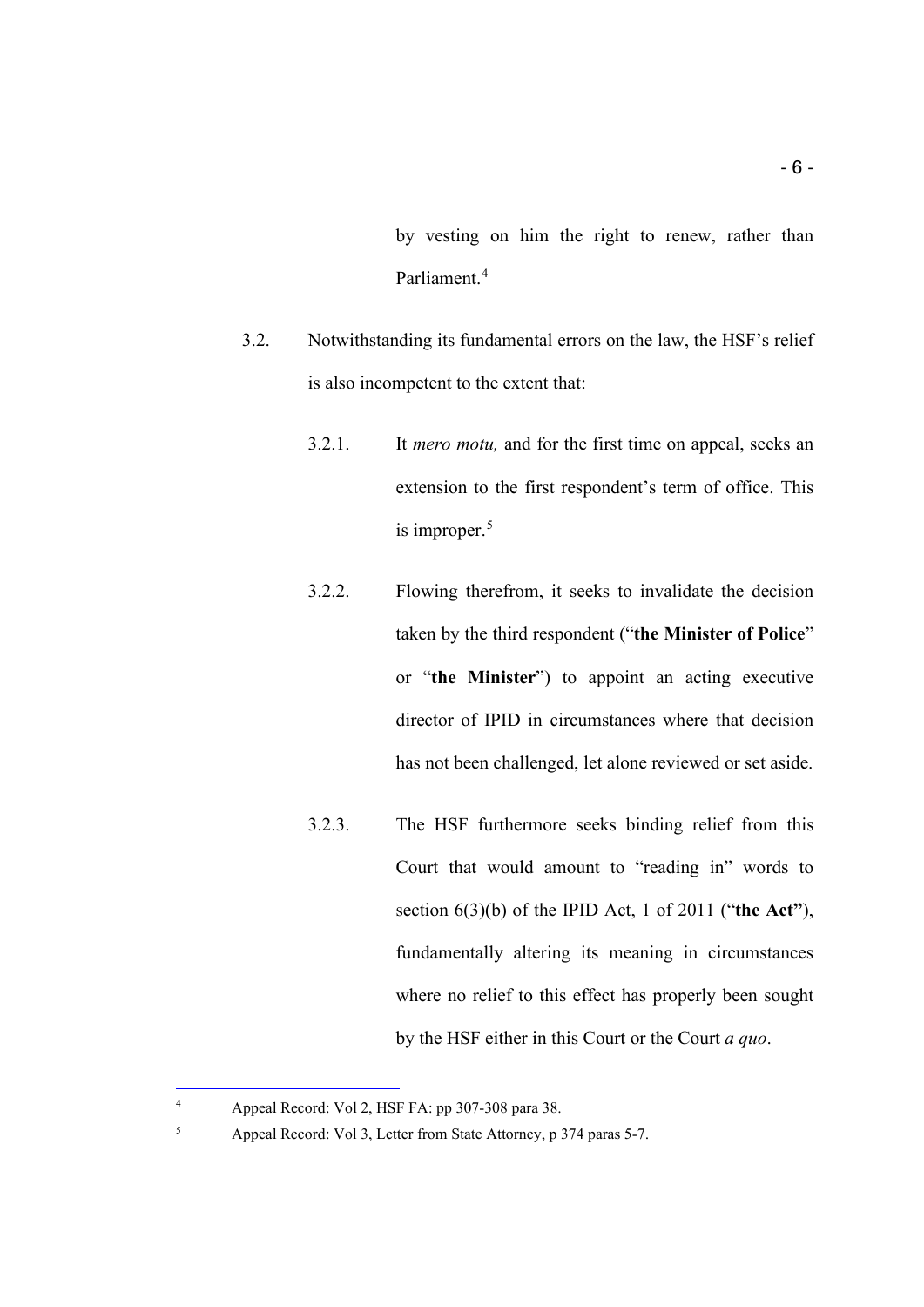4. For these reasons, the PCP contends that the HSF's appeal must be dismissed. Furthermore, and as demonstrated in these heads of argument, it is abusive, meaning that should the appeal be dismissed the HSF ought to be mulcted with costs on the ordinary scale.

## <span id="page-6-0"></span>**THE HSF'S CASE IS WRONG ON THE MERITS**

- 5. Although the PCP persists in its argument, developed further below, that the HSF's appeal ought to be dismissed for reasons arising from the improper way in which it has been prosecuted, the PCP will, for the sake of convenience, address the "merits" of the HSF's case.
- 6. In doing so the PCP shall demonstrate that, even on its most generous interpretation, the HSF is wrong on all scores.
- 7. The HSF's arguments before this Court can be summarised as follows:
	- 7.1. First, it contends that the settlement agreement reached by the parties in, and subsequently approved by, the Court *a quo* is a judgment *in rem* and now creates a binding precedent that the Minister is empowered to make a preliminary decision, which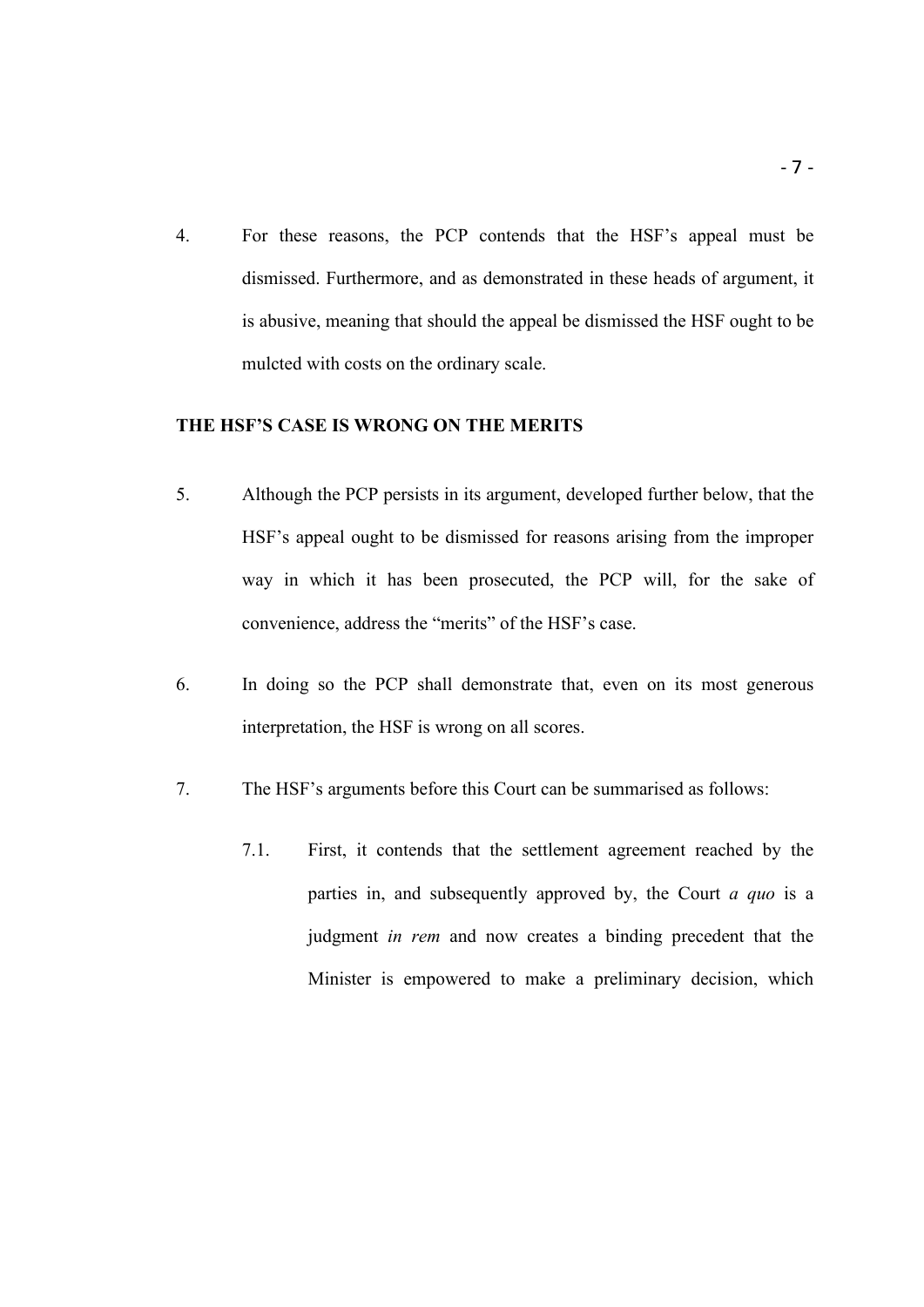decision is contrary to the established jurisprudence regarding adequate independence.<sup>[6](#page-7-1)</sup>

- 7.2. Second, and extrapolating therefrom, the HSF contends that because the PCP is a political actor, and furthermore, that the majority of its members belong to the same political party as the Minister, that any participation of the PCP in the renewal process is axiomatically tainted by "politics" and is therefore unlawful.<sup>[7](#page-7-2)</sup>
- 7.3. Third, given that neither the Minister nor the PCP, on the HSF's version, is permitted to participate in the renewal process the right of renewal must vest in the incumbent whose determination in respect of their incumbency is what is legally permissible.

#### *The Minister's preliminary decision*

- <span id="page-7-0"></span>8. The HSF contends that the Minister's preliminary decision is now a judicial prerequisite or jurisdictional fact that triggers the renewal process.
- 9. The HSF further contends that this preliminary decision-making process is open to abuse on account of the fact that the Minister may deliberately delay in making such a decision and accordingly artificially create a vacancy

<span id="page-7-2"></span><span id="page-7-1"></span><sup>6</sup> See, for example, Appeal Record: Vol 3, HSF Application for leave to appeal, p 337 para 1.4. <sup>7</sup> This argument is spurious and ignores how Parliament works the world over. See, for example, HSF HOA, p 5, para 12.3.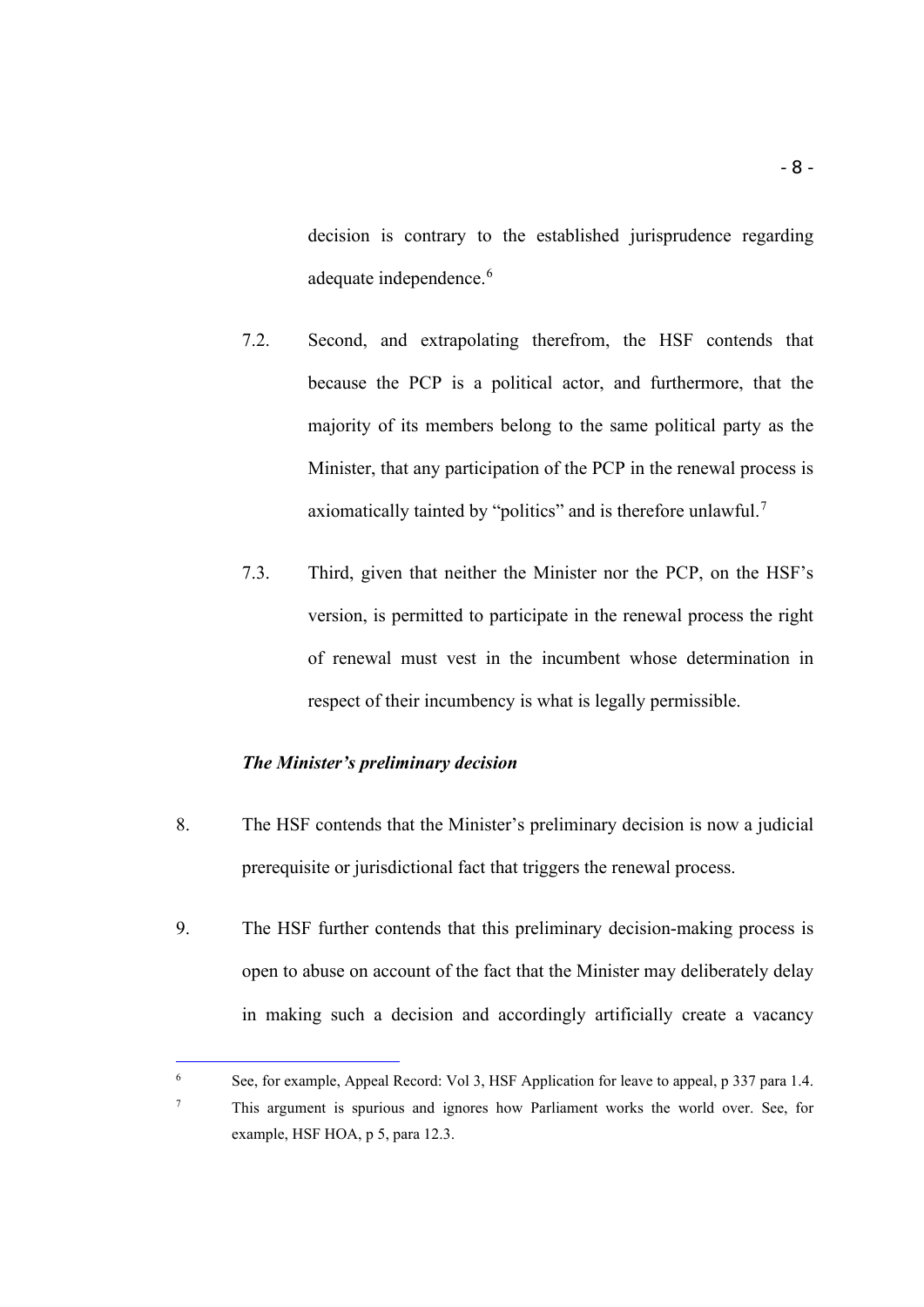which the Minister may then fill, exercising the powers afforded to him under section 6(4) of the Act.

- 10. Notwithstanding that the HSF does not challenge section 6(4) of the Act in these proceedings, meaning that its arguments on this score, which may be interesting but are irrelevant, it has simply missed the mark in respect of what the settlement agreement actually did.<sup>[8](#page-8-0)</sup>
- 11. First, the settlement agreement did no more than clarify that the Minister's "preliminary decision" was not the final decision regarding the possible renewal of the first respondent's term of office.
	- 11.1. In other words, it did no more than clarify that it is the PCP and not the Minister who makes the final decision regarding renewal.
	- 11.2. To the extent that the Minister's "preliminary decision" is regarded as such, the fact that it is subject to either confirmation or rejection by the PCP demonstrates, with respect, that nothing turns on it.
	- 11.3. As the Speaker of Parliament has already clarified, the Minister's "preliminary decision" is in respect of his view *qua* Minister which

<span id="page-8-0"></span><sup>8</sup> Respectfully, the HSF's reliance on *Airport Company South Africa v Big Five Duty Free (Pty) Ltd and Others* (CCT257/71) [2018] ZACC 33 (27 September 2018) is inapposite. See, for example, Pleadings Bundle: Committee AA, pp  $16 - 17$ , para 40. See, also, HSF HOA, p 9, para 26.1.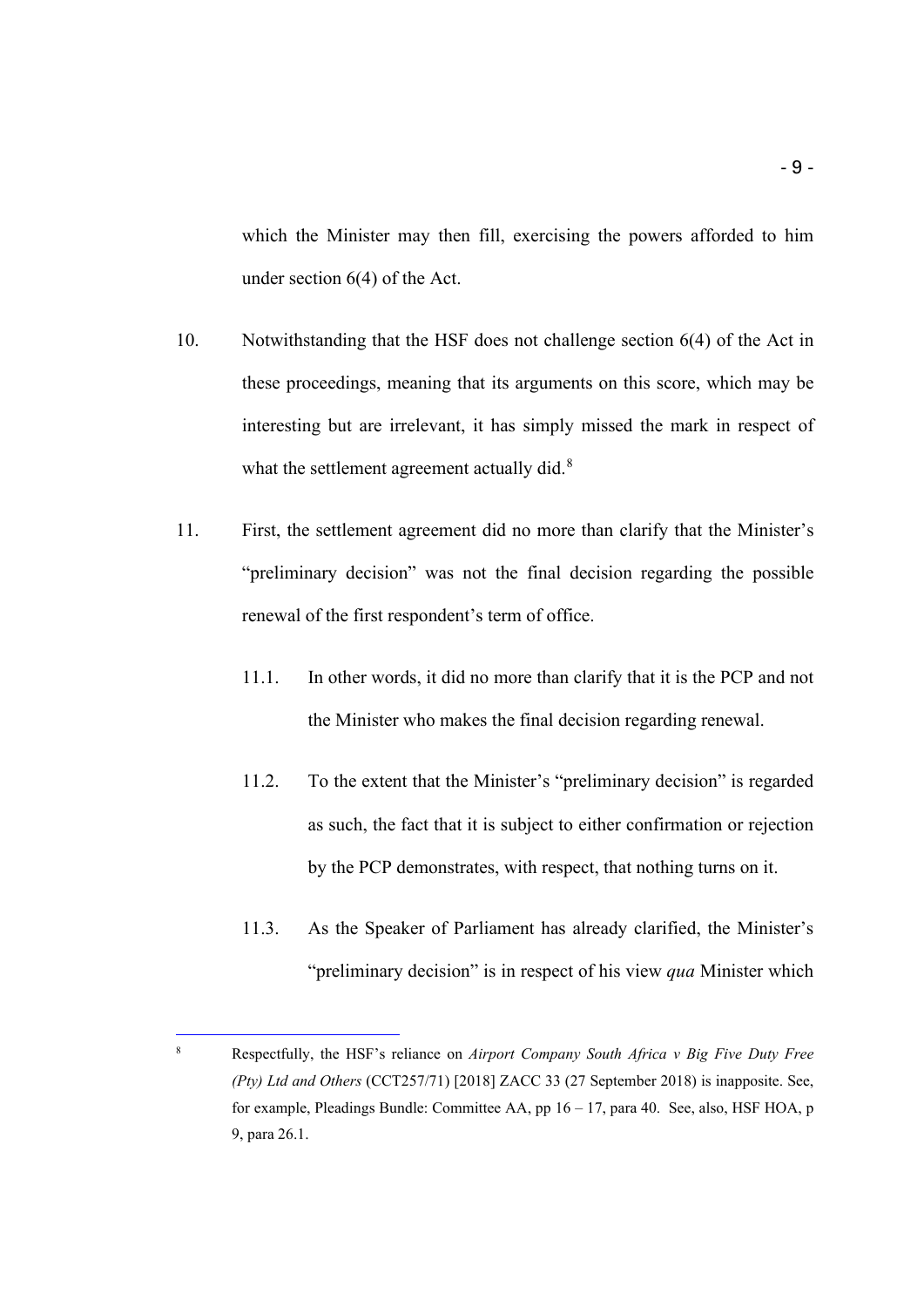is then on-sent to the PCP having no influence or weight than the feed-back that the PCP would receive pursuant to any public consultation process. [9](#page-9-0)

- 11.4. The settlement agreement did no more than clarify the status of the Minister's "preliminary decision" as being exactly that. Ironically, the effect of this settlement order achieves the outcome sought by the HSF in this appeal, namely that the Minister's preliminary decision is not determinative of the question of renewal.
- 12. Second, the HSF's arguments regarding the potential abuse by the Minister in delaying taking a "preliminary decision" in order to create a vacancy such that he may appoint an acting executive director of IPID pursuant to section 6(4) of the Act, is speculative and simply mistaken.
	- 12.1. As the HSF has already identified in its heads of argument, this Court's decision ought not to be influenced by the presupposition that the law will necessarily be abused.
	- 12.2. If anything, the HSF's arguments regarding the potential for abuse arising from the issues it purportedly identifies with section 6(4) of the Act is more appropriately adjudicated in a potential challenge

<span id="page-9-0"></span><sup>9</sup> See, for example, Pleadings Bundle: Committee AA, p 13, para 36.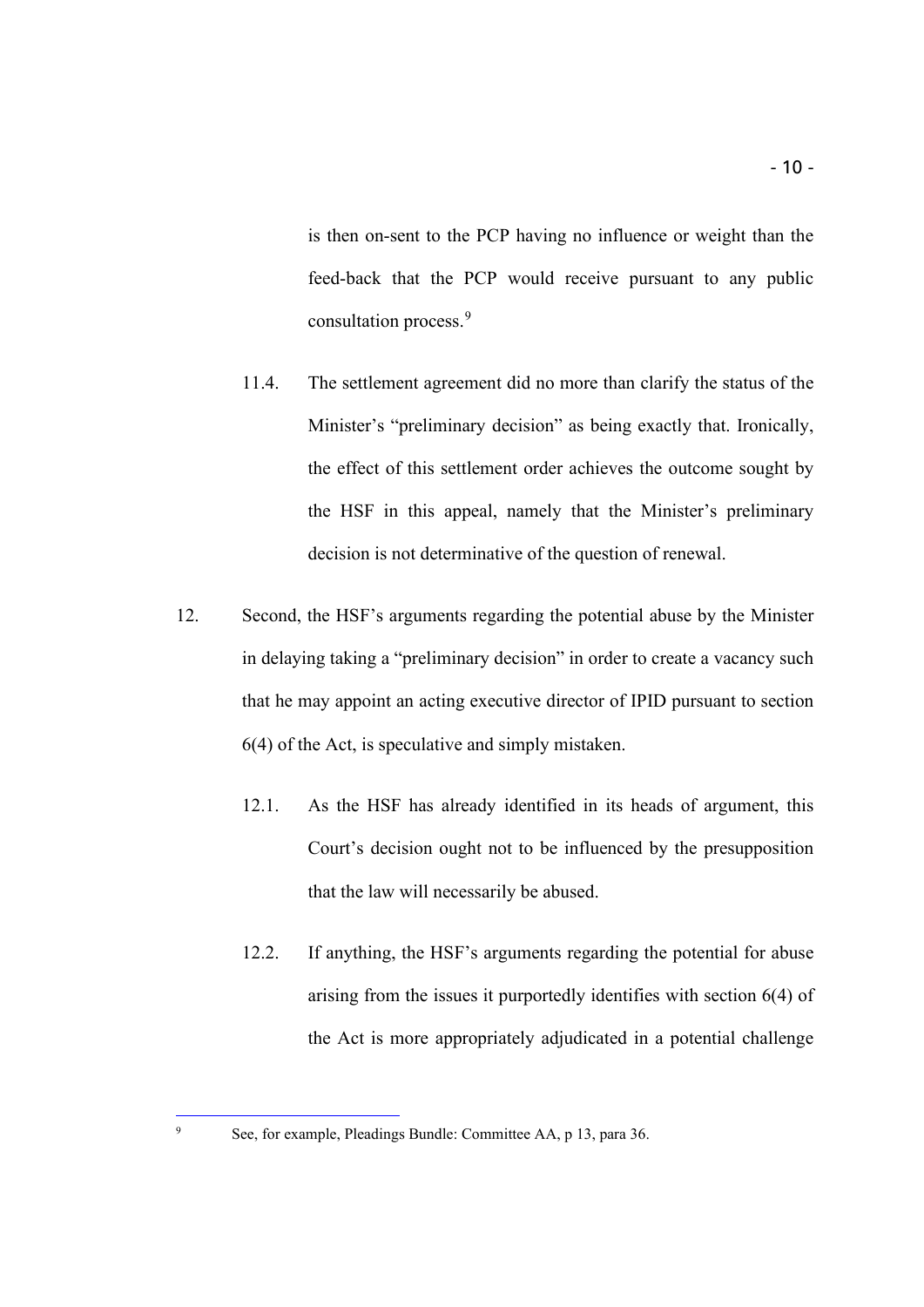to that section. The possible illegality arising from the abuse of that section is of no assistance vis-a-vis the correct renewing authority.

- 12.3. In any event, the PCP's power to renew is not triggered by the Minister's "preliminary decision" but is instead triggered by the fact that the executive director of IPID is appointed for a 5-year term that may be renewed once.<sup>[10](#page-10-0)</sup>
- 12.4. This means that the PCP's powers of renewal is not activated by the Minister's "preliminary decision" but is instead activated by the incumbent's right to have a renewal decision made (regardless of whether it is favourable or not) when the term of office expires by effluxion of time.
- 12.5. The PCP's powers therefore can be exercised regardless of whether the Minister makes a "preliminary decision", but, as the parties in the Court *a quo* recognised, the Minister would still have a right to make his views known to the PCP as the ultimate renewing authority. No evidence exists that the PCP considered itself bound by the views of the Minister. If it did, it would be acting contrary to its lawful mandate.

<span id="page-10-0"></span><sup>10</sup> The HSF's reliance on *Justice Alliance of South Africa v President of the Republic of South Africa and Others* 2011 (5) SA 388 (CC) is inapposite. The interpretation is not a subjective one of Parliament but an objective one created by the legislation itself.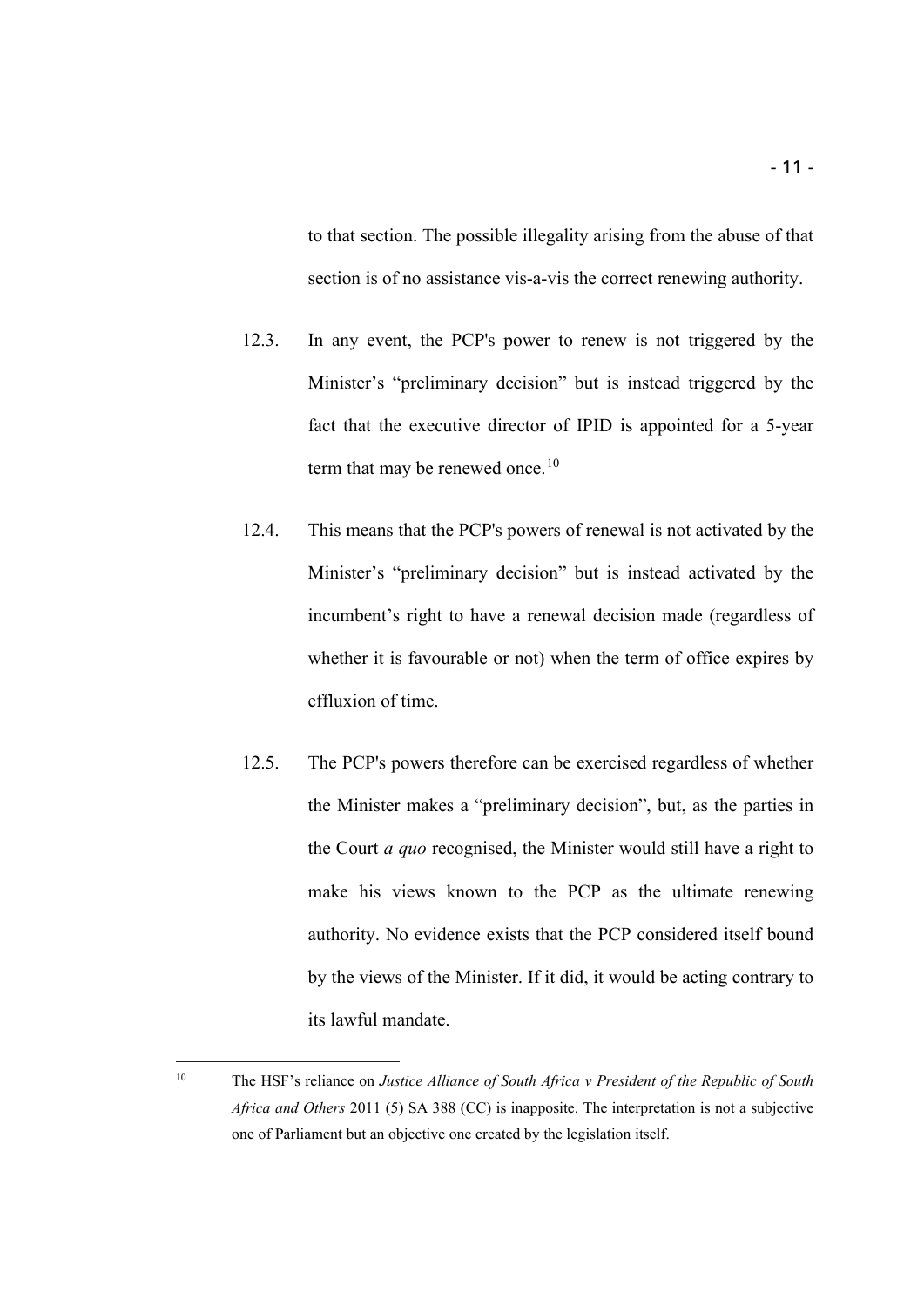- 13. In consequence, the HSF's arguments regarding the characterisation of the settlement agreement, after having received the approval of the Court *a quo*, is simply mistaken.
- 14. The Court *a quo'*s approval simply served to settle the *lis* between the parties – being about the status of the Minister's "preliminary decision", and not the PCP's powers – and did not amount to a judgment *in rem*. [11](#page-11-1)
- 15. Try as the HSF might, its attempts to elevate the Court *a quo'*s decision in respect of the settlement agreement to having some magical precedential value is without merit. $12$

## <span id="page-11-0"></span>*The HSF is wrong on political involvement*

i,

16. Once the Court properly appreciates that the Minister's "preliminary decision" is not a decision having legal effect in the proper sense, the Court will appreciate that the HSF's arguments on this score amount to nothing short of shadow-boxing.<sup>[13](#page-11-3)</sup>

<span id="page-11-1"></span><sup>11</sup> Appeal Record: Vol 3, Reasons for Dismissing, Application for leave to appeal, p 361 paras 11 and 12.

<span id="page-11-2"></span><sup>12</sup> See, for example, HSF HOA, p 3, para 5. The parties in the Court *a quo* are accused of having reached a "*private mechanism*" that determines the independence of IPID. They did no such thing.

<span id="page-11-3"></span><sup>13</sup> Appeal Record: Vol 2, HSF FA: p 316 para 70.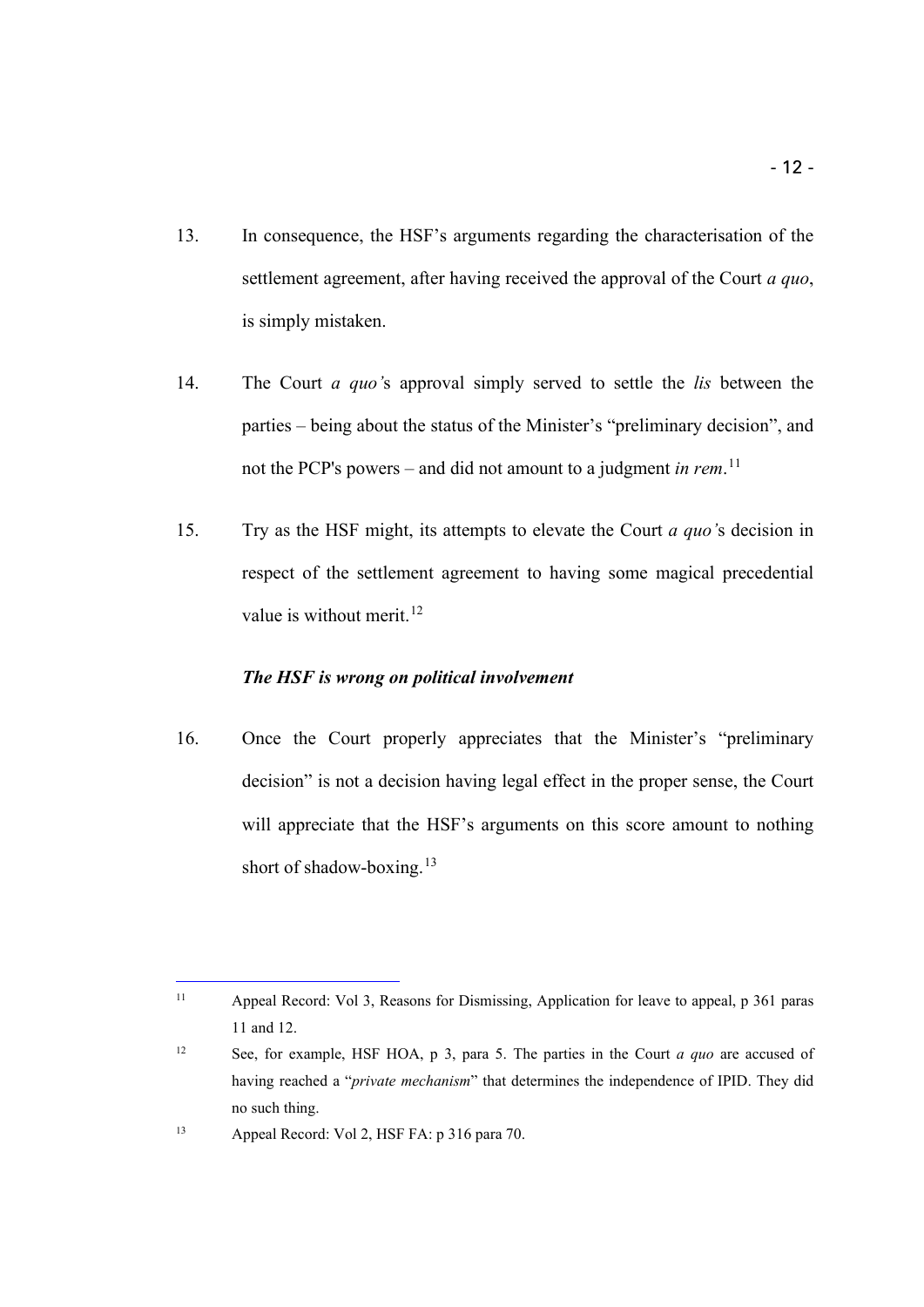- 17. All of the parties in the Court a quo, including the Minister, accept, following our Court's line of decisions in *Glenister v The President of the Republic of South Africa and Others*, [14](#page-12-0) and *Helen Suzman Foundation*, [15](#page-12-1) that it would be inappropriate for the executive to have untrammelled or unqualified powers in respect of the work done by an organ of state such as IPID.
- 18. The HSF mistakenly attempts to emphasise this point because it hopes to attack all forms of political involvement in the work done by IPID.
- 19. Without more, the HSF attempts to improperly extrapolate our Courts' reasoning in *Glenister* and *Helen Suzman Foundation* to mean that any political involvement, including that of the PCP, is impermissible.[16](#page-12-2)
- 20. The crux of the HSF's case on this score seems to be that because the Minister and the majority of its members belong to the same political party, it means that the PCP's the decision-making processes would be, or is, open

<span id="page-12-0"></span><sup>&</sup>lt;sup>14</sup> *Glenister v President of the Republic of South Africa and Others* 2011 (3) SA 347 (CC). Importantly, in this case, the HSF was admitted as an *amicus curiae* to a live dispute and sought substantive relief in that capacity. They also submitted new arguments in respect of the same relief sought by the applicant, Mr Glenister. The same is not true here.

<span id="page-12-1"></span><sup>15</sup> *Helen Suzman Foundation v President of the Republic of South Africa and Others* 2015 (2) SA 1 (CC).

<span id="page-12-2"></span><sup>16</sup> Appeal Record: Vol 2, HSF FA: p 306 para 30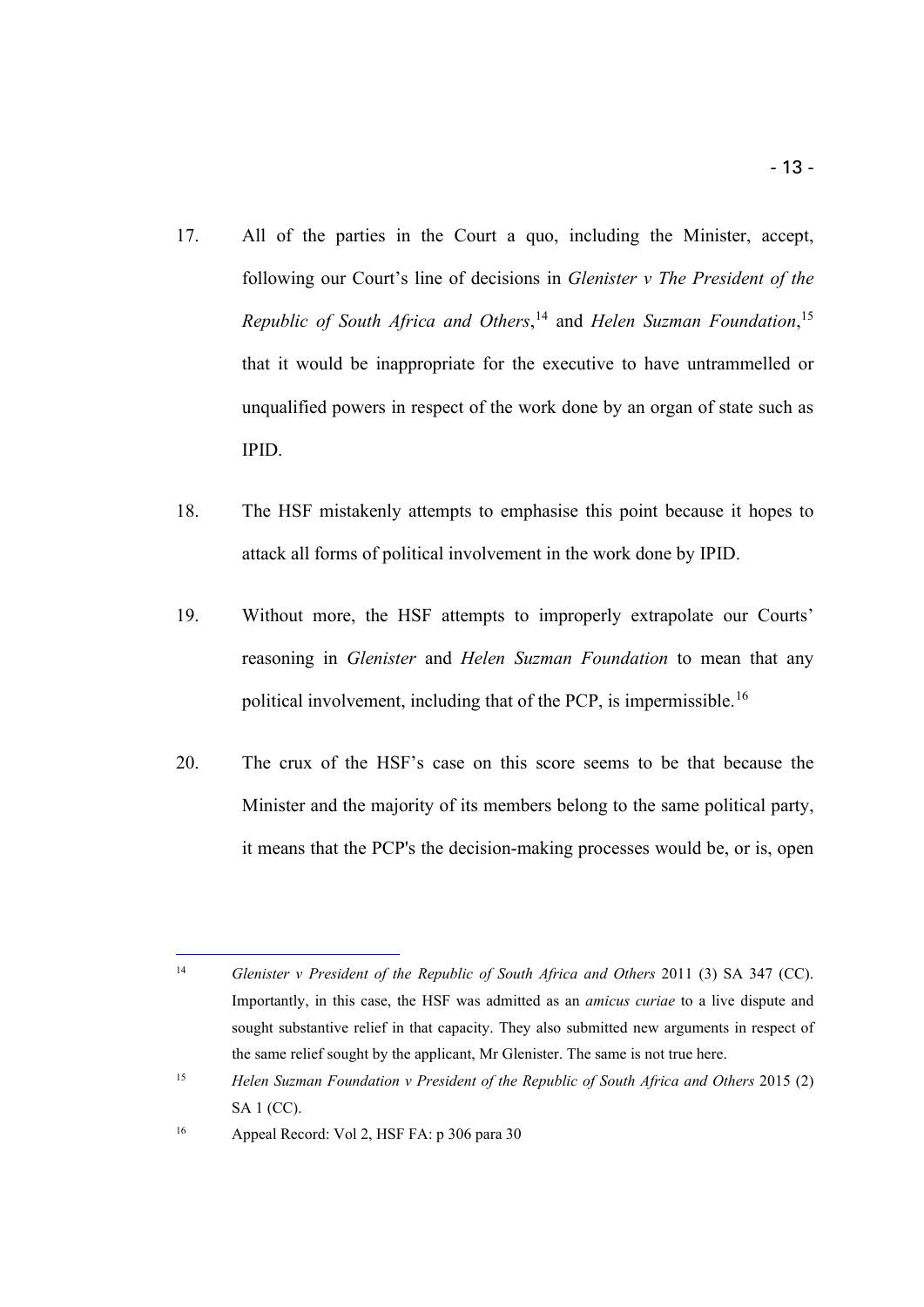to abuse not transparent, unaccountable, and improperly influenced by partisan political reasons. [17](#page-13-0)

- 21. But the very authorities it relies upon demonstrates the exact opposite to be true. Our Courts have accepted that Parliament, as the representative body of the people of South Africa, has a legitimate role to play in holding all organs of state accountable and that fact that it is "political", without more, does not deny it the legitimate role it plays in our constitutional landscape.<sup>[18](#page-13-1)</sup>
- 22. The fundamental problem identified by the HSF with a renewal power vesting in the hands of the PCP, is that it in some way incentivizes the incumbent to curry favour with its members; and so the argument goes, giving such powers to Parliament, is *ipso facto* unlawful.
- 23. What the HSF fails to appreciate is this:

i,

<span id="page-13-1"></span><sup>18</sup> The HSF in these proceedings attempts to rely on international law obligations to justify why this Court ought to prefer this interpretation but international law is only applicable to the extent that our international law obligations are consistent with our domestic constitutional obligations as interpreted by our Courts. See – Appeal Record: Vol 3 HSF Application for leave to appeal, pp 343-345 para 4.

<span id="page-13-0"></span><sup>&</sup>lt;sup>17</sup> But the political nature of the Committee is undoubtedly there when the Executive Director is appointed too. Putting aside for a moment that this is how Parliament in a democracy works (accepted in *Glenister* and *Helen Suzman Foundation*), the HSF's silence on this is telling: the logical conclusion of their mistaken arguments is that *any* political involvement must be removed which is total not adequate independence – a point our Courts have repeatedly rejected. Indeed, how the HSF expects someone like the Executive Director to be appointed – or renewed – or removed – at all, without Parliament's involvement, is unknown. See, for example, HSF HOA, p 20, para 51.3.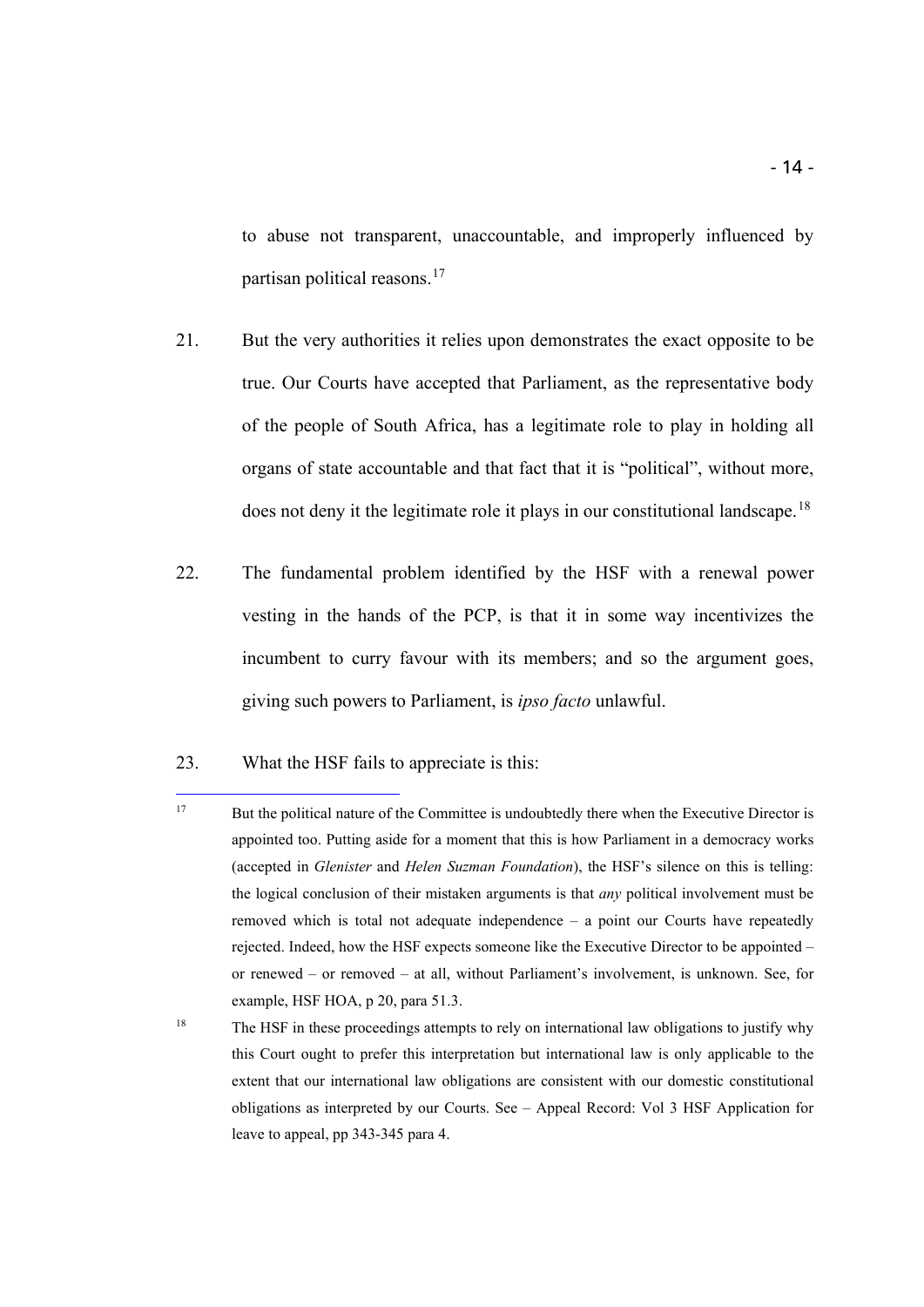- 23.1. Firstly, the Constitutional Court has already rejected the isolation of anti-corruption entities. In fact, the Constitutional Court endorses the position that in a democracy like South Africa, it is proper that Parliament exercise democratic oversight over other organs of state as part of its accountability mandate, but also to improve their independence.<sup>[19](#page-14-0)</sup>
- 23.2. Secondly, the HSF overlooks that the Constitutional Court's previous jurisprudence sought to limit the concentration of power in the Executive Branch. [20](#page-14-1)
- 24. In *Glenister*<sup>[21](#page-14-2)</sup>, the majority, per Cameron J and Moseneke DCJ, held as follows:
	- "216. The second general point we make is that adequate independence does not require insulation from political accountability. In the modern polis, that would be impossible. And it would be averse to our uniquely South African constitutional structure. What is required is not insulation from political accountability, but only insulation from a degree of management by political actors that

i,

<span id="page-14-2"></span><sup>21</sup> *Glenister* above.

<span id="page-14-0"></span><sup>&</sup>lt;sup>19</sup> This is evident from the first respondent's concession that political interference may arise *vis-a-vis* the Minister and not the Committee. See, for example Appeal Record Vol 2: McBride RA to the Minister: pp 192-193 para 23.

<span id="page-14-1"></span><sup>20</sup> The first respondent as applicant in the Court *a quo*, appreciated that undue political interference stems from the Executive and not from Parliament. See, for example, Appeal Record: Vol 1: McBride FA, pp 12-20 paras 18-35.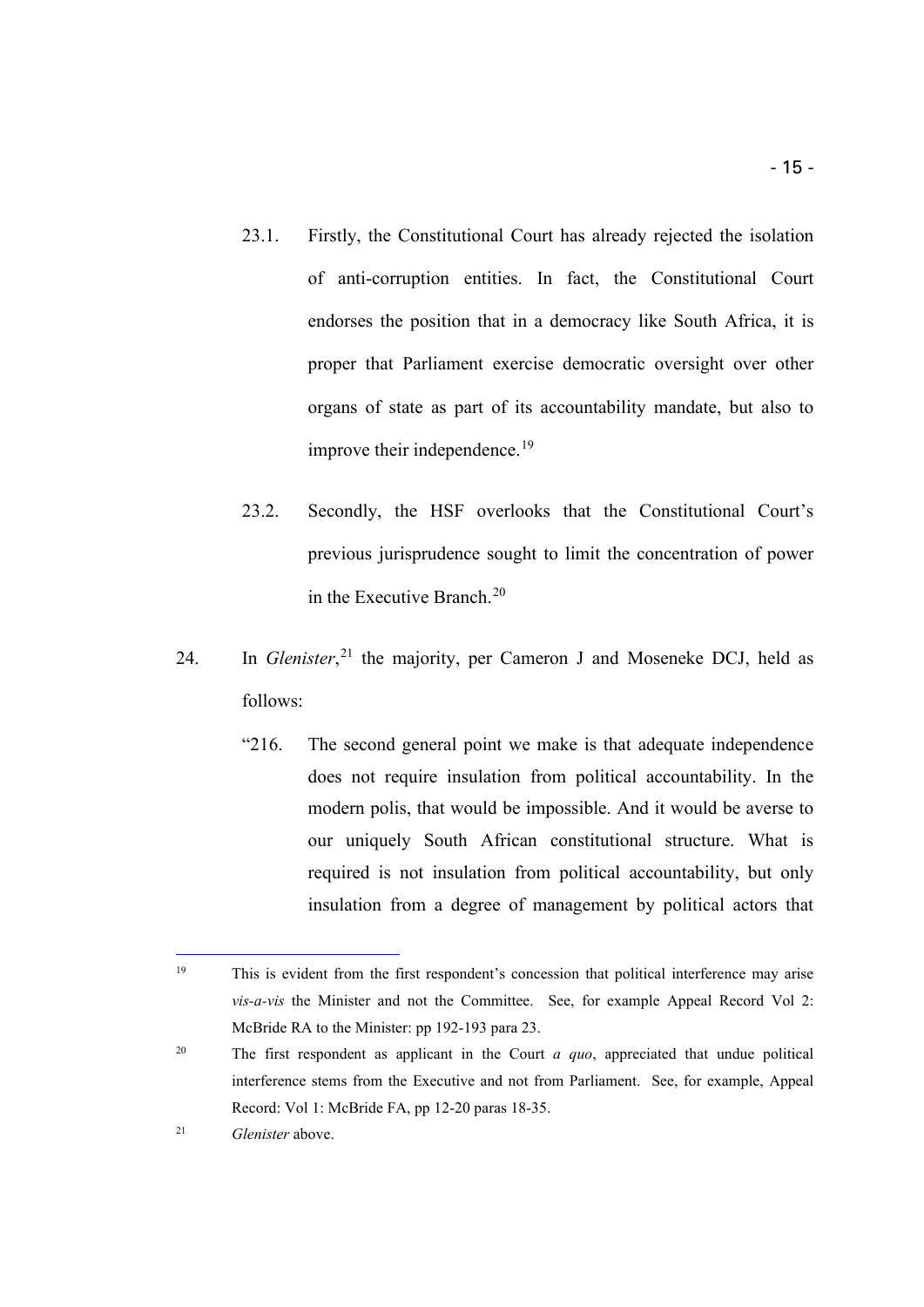threatens imminently to stifle the independent functioning and operations of the unit."

- "239. The new provisions require parliamentary oversight of the DPCI.227 In addition, the National Commissioner must submit an annual report to Parliament.228 And the head of the DPCI must at any time when requested by Parliament submit a report on the DPCI's activities.229 These are beneficial provisions. Under our constitutional scheme, Parliament operates as a counter-weight to the executive, and its committee system,230 in which diverse voices and views are represented across the spectrum of political views, assists in ensuring that questions are asked, that conduct is scrutinised and that motives are questioned."
- 25. The PCP's ability consider the incumbent's renewal of office falls squarely within the Legislature's ongoing oversight role as foreshadowed above.
- 26. In *Helen Suzman Foundation v President of the Republic of South Africa and Others*, [22](#page-15-0) the majority (per Mogoeng CJ), following the Court's earlier decision in *Glenister*, held as follows:
	- "[96] What could compromise the operational independence of the DPCI in relation to national priority offences, is the role of the all-important ministerial policy guidelines in determining the functions of the DPCI.[82] The power to issue policy guidelines for the operation of the DPCI has already been found to create "a plain risk of executive and political influence on investigations and on the entity's functioning."[83]

i,

...

<span id="page-15-0"></span><sup>22</sup> *Helen Suzman Foundation* above.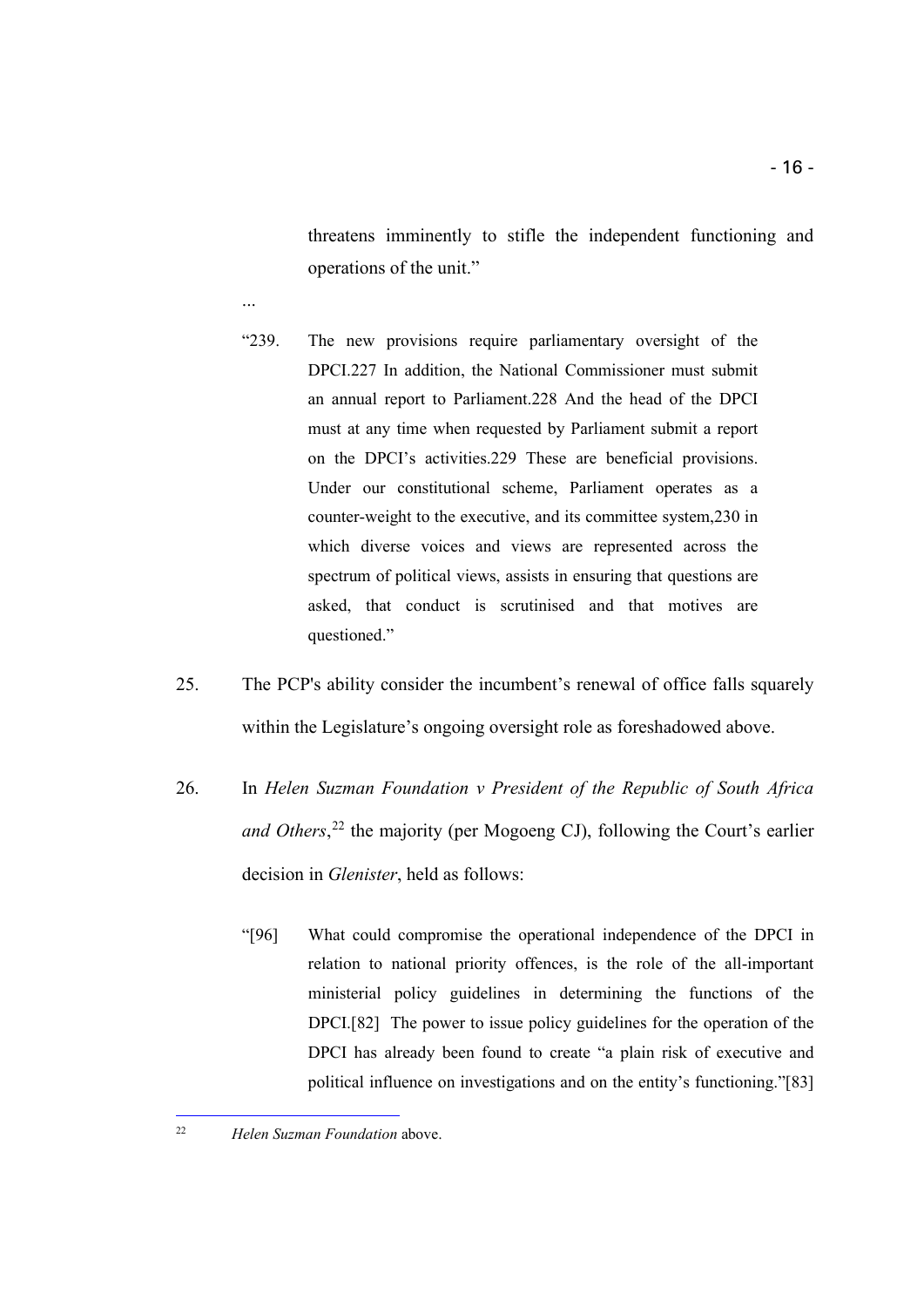That these policy guidelines were previously issued by a Ministerial Committee and now by the Minister of Police alone, does not really subtract from the gravity of these concerns. They are all political actors whose role in influencing the functional activities of the DPCI is very likely to undermine its independence. The power to determine these

guidelines is as untrammelled and objectionable under a single Minister as it was under a Committee of Ministers. It is as open now as it was before, to limit the class of national priority offences the DPCI is to confine itself to or to identify public office-bearers the DPCI is not allowed to investigate. [84] This time, a single senior politician is given the authority "to determine the limits, outlines and contents of the new entity's work. That . . . is inimical to independence." [85] The removal of the hands-on supervisory role of the Ministerial Committee has done very little, if anything, to minimise the threat to the institutional independence of the DPCI."

- 27. And in *McBride v Minister of Police (Helen Suzman Foundation amicus curiae)*, [23](#page-16-0) the Court said that, with respect to vesting power in the Minister only:
	- "[38] On the other hand, section 6 of the IPID Act gives the Minister enormous political powers and control over the Executive Director of IPID. It gives the Minister the power to remove the Executive Director of IPID from his office without parliamentary oversight. This is antithetical to the entrenched independence of IPID envisaged by the Constitution as it is tantamount to impermissible political management of IPID by the Minister. To my mind, this state of affairs creates room for the Minister to invoke partisan political influence to appoint someone who is likely to pander to his whims or who is sympathetic to the Minister's political

<span id="page-16-0"></span><sup>23</sup> *McBride v Minister of Police (Helen Suzman Foundation amicus curiae)* 2016 (2) SACR 585 (CC).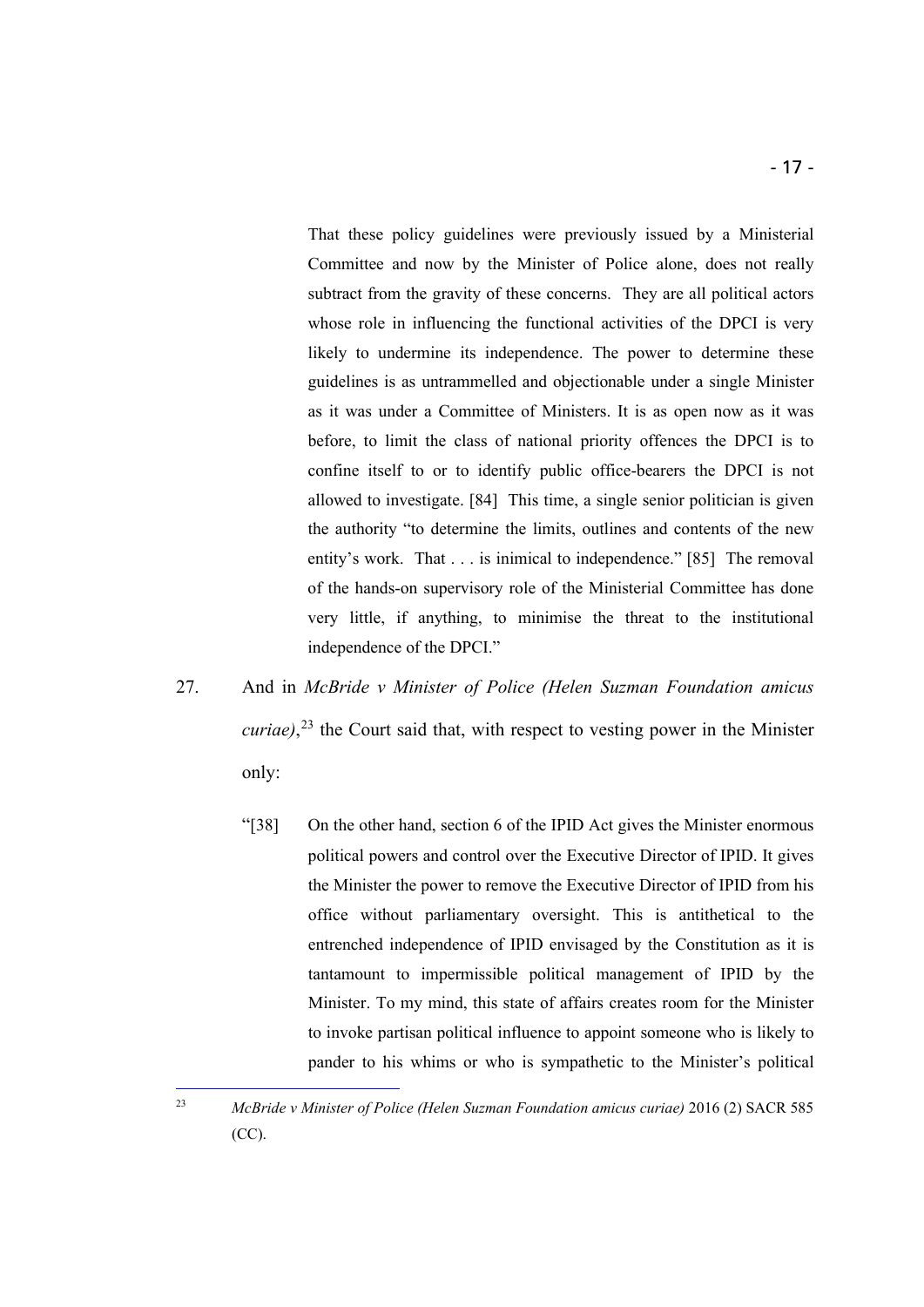orientation. This might lead to IPID becoming politicised and being manipulated. Is this compatible with IPID's independence as demanded by the Constitution and the IPID Act? Certainly not."

28. These judgments dispose of the HSF's arguments regarding what it contends to be the constitutionally compliant interpretation of section  $6(3)(b)$  of the Act.

#### *Parliament role not incompatible with independence in international law*

- 29. HSF's arguments have no basis in international law. International law does not contemplate the exclusion of Parliament. Like our system, international law does not suggest that Parliament's role is necessarily incompatible with independence.
- 30. The Commonwealth Human Rights Initiative report on Police Accountability ("the CHRI Report") states as follows:

"*Much of how effectively [independent police oversight bodies] perform their functions depends on how truly separate they are from police and executive influence, and how autonomous and well embedded their status is in the country's legal architecture. Their effectiveness also depends upon the width and clarity of their mandate, the scope of their investigative powers … and the adequacy and sources of financing. The main purpose of setting up [independent police oversight bodies] is to ensure that complaints against the police will not be influenced in an untoward or biased manner, particularly by the executive. Independence is determined by the extent to which the body is at arms' length from the executive and the police. Firm constitutional or statutory underpinnings that clearly lay out jurisdiction, purpose and parameters, such as in South Africa*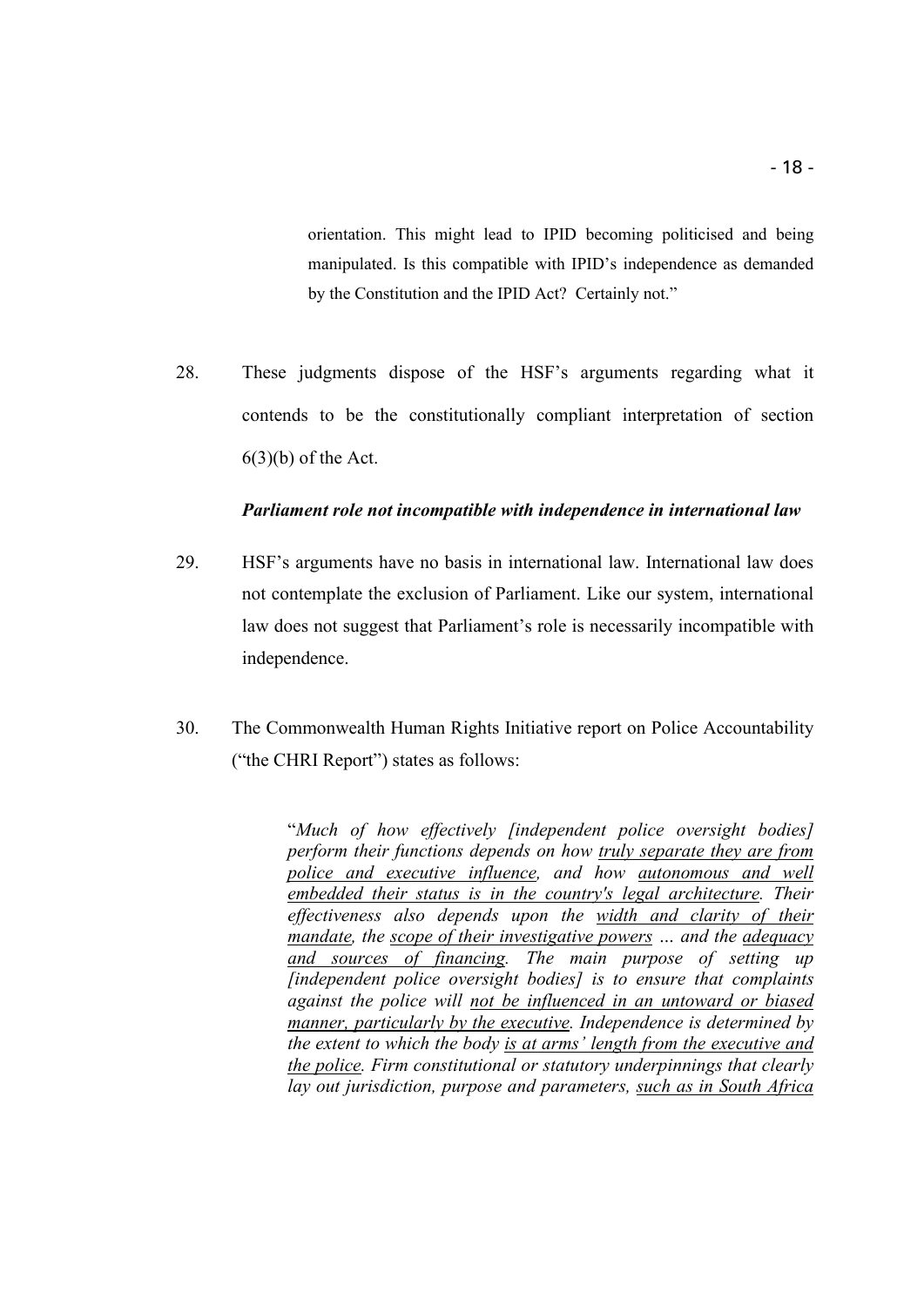*and Ghana, protect the body from political whim*."[24](#page-18-0)

- 31. The United Nations' Handbook on Police Accountability, Oversight and Integrity, 2011 ("the UN Handbook") provides an overview of international best practice as regards police oversight.
- 32. The UN Handbook acknowledges that political interference may pose a threat to professional and impartial policing with integrity, and that the principle safeguard against undue influence is to have "*clear and transparent procedures defining appropriate government control. As an absolute minimum, the State must refrain from interfering in specific operational decisions*."[25](#page-18-1) (Our emphasis.)
- 33. The UN Handbook then provides the following guidelines to address the potential risk of political interference in the operations and functions of oversight bodies:

"*Establishment of a separate parliamentary committee overseeing police and/or security matters*

*Ensuring that only appointments of the highest rank or ranks are subject to political control with all other appointments is an internal matter to be decided by police management; specific statement of the difference in law*

*Clear and transparent selection and dismissal criteria with regard to*  appointments *that are subject to political control*". [26](#page-18-2) (Our emphasis.)

<span id="page-18-0"></span><sup>&</sup>lt;sup>24</sup> Commonwealth Human Rights Initiative Report on 'Police Accountability: Too important to neglect, too urgent to delay' (2005), pp 63 to 64

<span id="page-18-1"></span><sup>25</sup> UN Handbook p 100

<span id="page-18-2"></span><sup>26</sup> UN Handbook p 100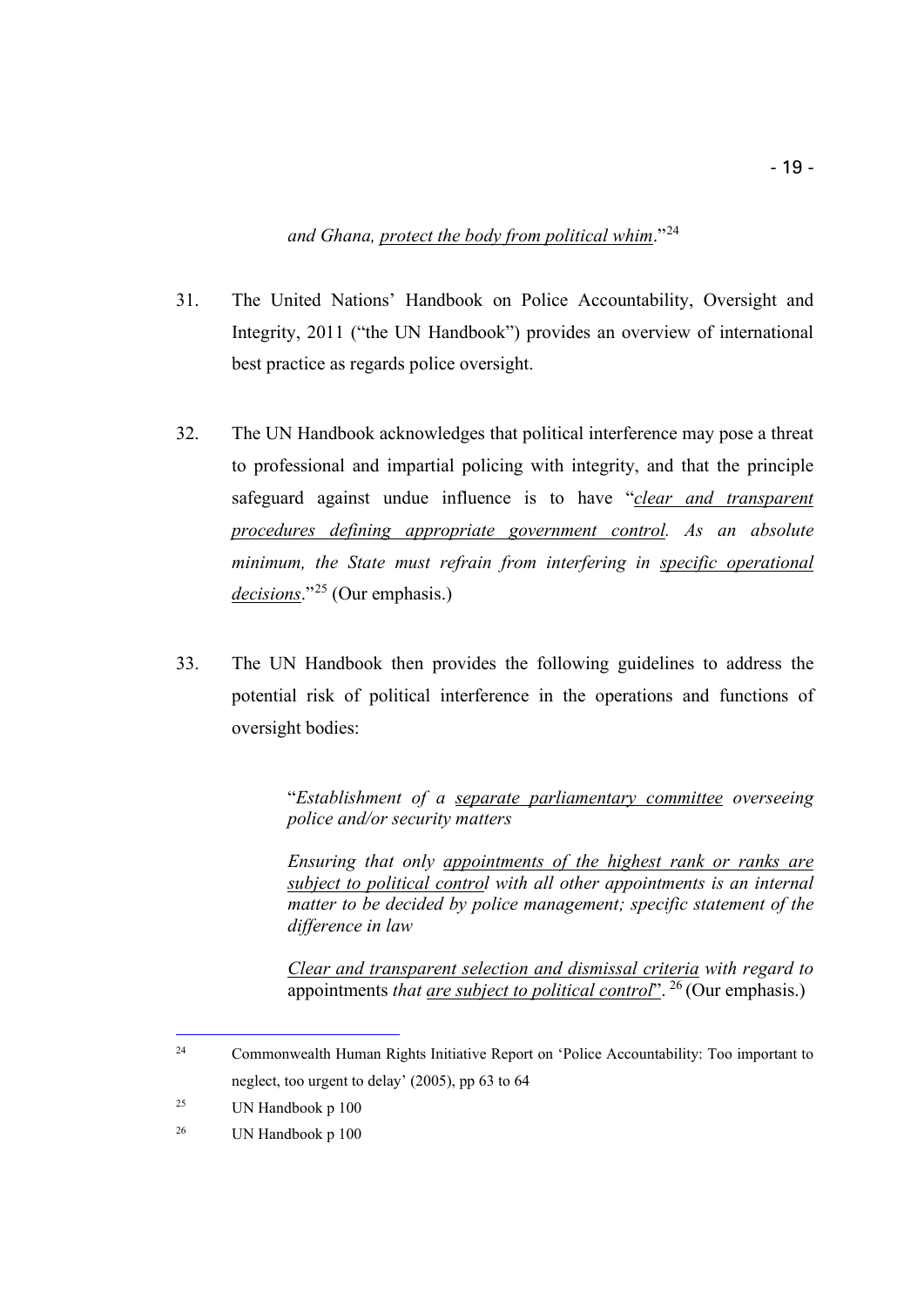- 34. Like the CHRI Report, the UN Handbook suggests that "*effective police accountability*" includes "*an independent body that has complete discretion in the exercise of its functions and powers, has a statutory underpinning and*  independent *and sufficient funding, reports directly to parliament and whose commissioners and staff are transparently appointed*".[27](#page-19-0) (Our emphasis.)
- 35. The independent body must accordingly "*be transparent in its operations and be held accountable, usually to the Parliament or a committee of elected representatives*. [28](#page-19-1) (Our emphasis.)
- 36. The UN Handbook goes on to give content to the principle of the institutional independence of police oversight bodies as follows:

"*The mechanism should have full operational and hierarchical independence from the police and be free from executive or political influence.* 

*…*

*The agency should be established constitutionally or created through legislation.*

*The agency's members should be democratically appointed following consultation with or approval by the legislature, and should have the security of tenure.*

*Financial independence should be secured by having the agency's budget approved by the legislature, with statutory guarantees*". [29](#page-19-2) (Our emphasis.)

<span id="page-19-0"></span><sup>27</sup> UN Handbook p 70

<span id="page-19-1"></span><sup>28</sup> UN Handbook p 68

<span id="page-19-2"></span><sup>29</sup> UN Handbook p 70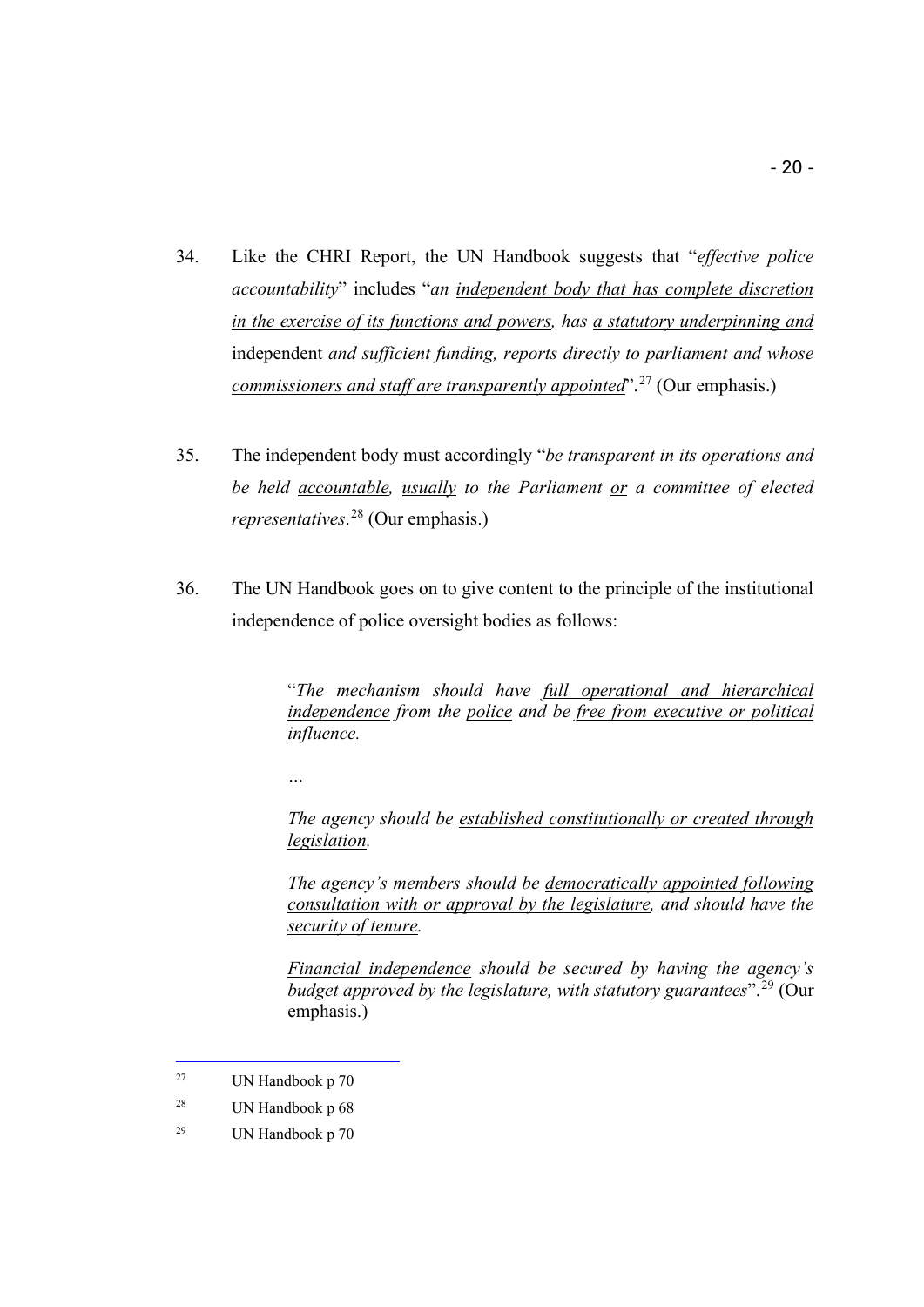- 37. Against the backdrop of these principles, the UN Handbook audits a host of institutions worldwide established for the purposes of investigating police conduct. South Africa is ranked *first* among those nations whose legislated police oversight bodies are considered "*fully independent*".[30](#page-20-0)
- 38. While the UN Handbook and CHRI Report are silent on the requirements for security of tenure, the EPAC Police Oversight Principles provide that "[*e*]*ach person in charge of governance and control of police oversight body should have security of tenure and should be initially appointed for a minimum of 5 years. The tenure should last for a maximum of 12 years*." [31](#page-20-1) At the level of international law, renewable terms of office are therefore not inimical the institutional independence of police oversight bodies.
- 39. Finally, we refer to the OECD DAC Handbook on Security System Reform ("the OECD Handbook"). It contemplates multiple levels of democratic oversight and accountability for security forces, premised on the principles of *"transparency, responsibility, participation and responsiveness of citizens.*"[32](#page-20-2) In relation to the complementary control and oversight functions of the branches of government and independent agencies, the OECD Handbook assigns:

<span id="page-20-0"></span><sup>30</sup> UN handbook p 58

<span id="page-20-1"></span><sup>&</sup>lt;sup>31</sup> Clause 2.2.5, European Partners Against Corruption: Police Oversight Principles (November 2011)

<span id="page-20-2"></span><sup>&</sup>lt;sup>32</sup> The Organisation for Economic Co-operation and Development (OECD) DAC Handbook on Security System Reform: Supporting Security and Justice, OECD Publishing, Paris (2008) at p 112.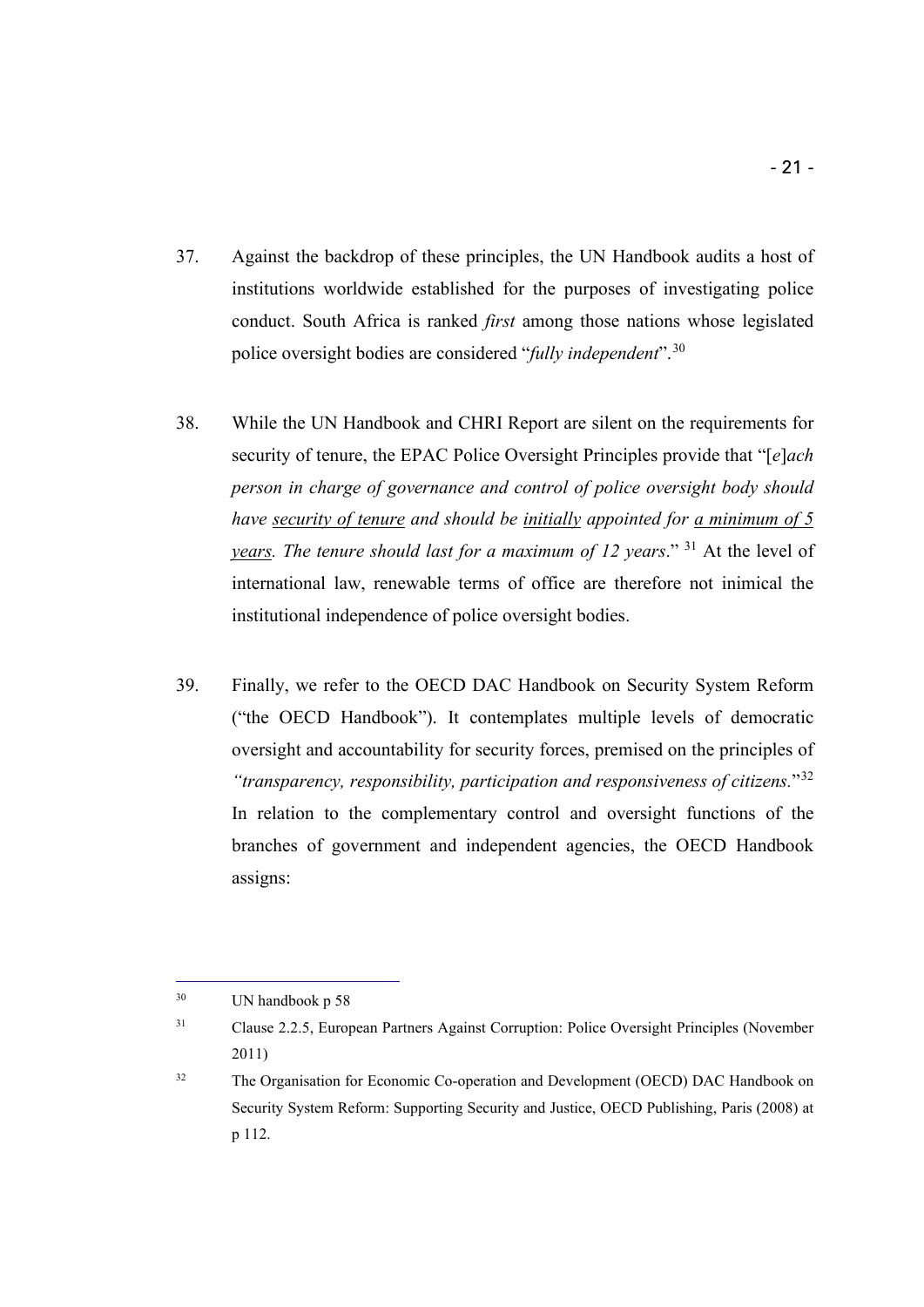- 39.1. To the Executive: "*Ultimate command authority; setting basic policies, priorities and procedures; selecting and retaining senior* personnel*; reporting mechanisms; budget-management; powers to investigate claims of abuses and failures"*
- 39.2. To the Legislature: "*hearings;* budget *approval; investigations;*  enacting *laws; visiting and inspecting facilities; and subpoena powers.*
- 39.3. And to independent oversight bodies, the "*receiving of* complaints *from the public … investigating claims of failures and abuses;*  ensuring *compliance with policy and the rule of law.*"[33](#page-21-0) (Our emphasis.)
- 40. *The* OECD Handbook further recommends that independent police oversight bodies *"should function on the basis of statutory law, and report to parliament and the minister concerned directly*".[34](#page-21-1) (Our emphasis.)
- 41. In summary, the attributes of independence required of an independent police oversight body are:
	- 41.1. establishment by a constitution or creation through legislation;

i,

41.2. An *adequate degree of operational and hierarchical* independence from the police and the executive to prevent political influence,

<span id="page-21-0"></span><sup>33</sup> OECD Handbook 113

<span id="page-21-1"></span><sup>34</sup> OECD Handbook 115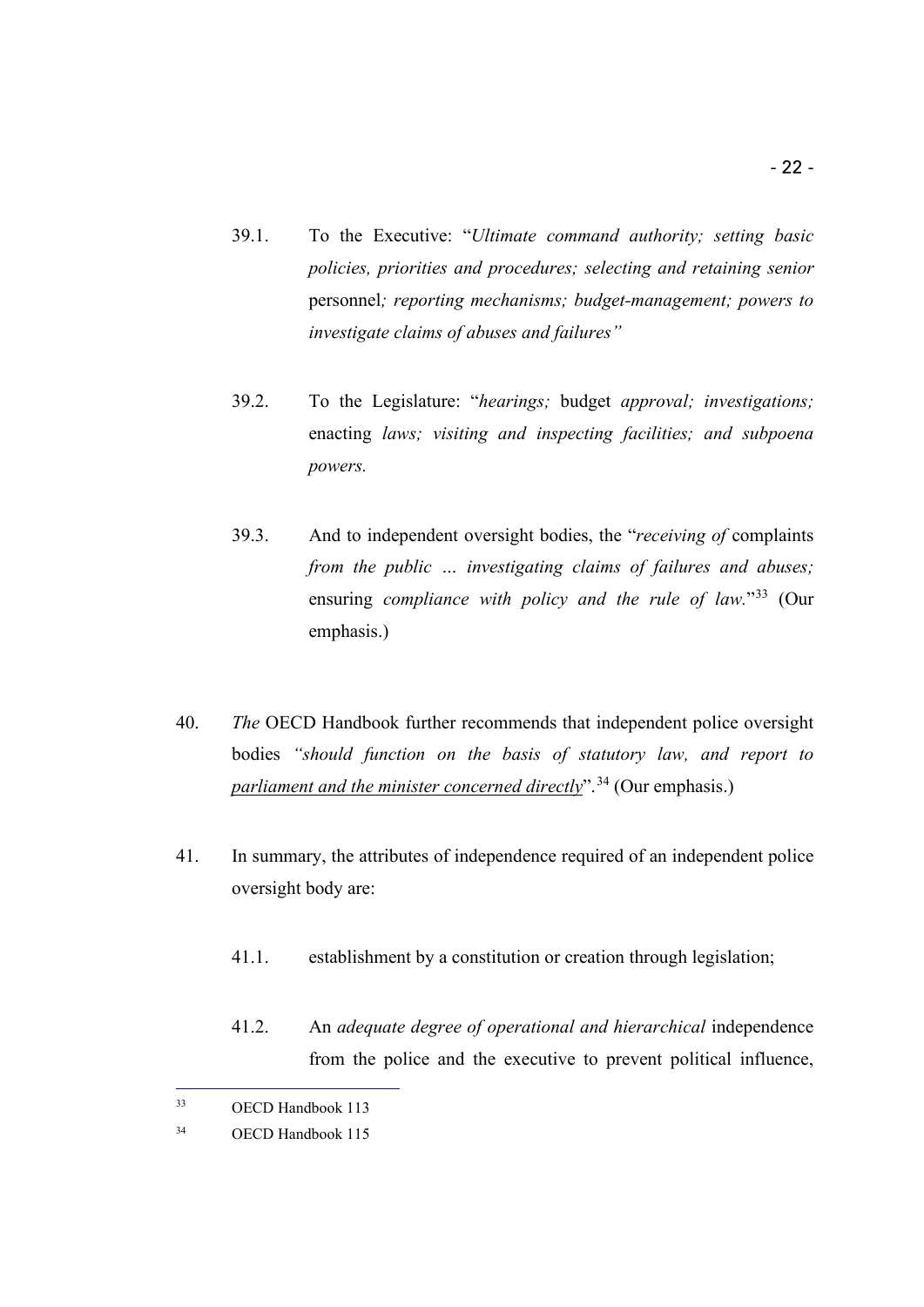with *complete discretion* in the exercise of its functions and powers;

- 41.3. *Clear and transparent* selection and dismissal criteria with regard to appointments that are subject to political control, and *security of tenure*;
- 41.4. independent and sufficient funding and resources; and
- 41.5. Accountability in the form of reporting to Parliament.

#### *No basis to allow the incumbent power to renew own term*

- 42. Even if the HSF was correct regarding its interpretation, which is denied, it is curious to note that the first respondent does not support it.<sup>[35](#page-22-0)</sup> By contrast the first respondent has always accepted that he has no right to reappointment, nor that he has any right to automatic renewal.<sup>[36](#page-22-1)</sup>
- 43. Importantly, the HSF's relief must be rejected because:

<span id="page-22-0"></span>i, <sup>35</sup> Appeal Record: NOM, p 2 para 4. The first respondent's constitutional attack on sections 6(3)(b) of the Act was not only conditional it was also directed at clarifying that the Minister did not take a final decision regarding the renewal of first respondent's term of office. Also see Appeal Record: Vol 1, McBride FA: p 10 para 16.

<span id="page-22-1"></span><sup>&</sup>lt;sup>36</sup> See, for example Appeal Record: Vol 2, PCP AA: pp 168-169 paras  $39-42$ .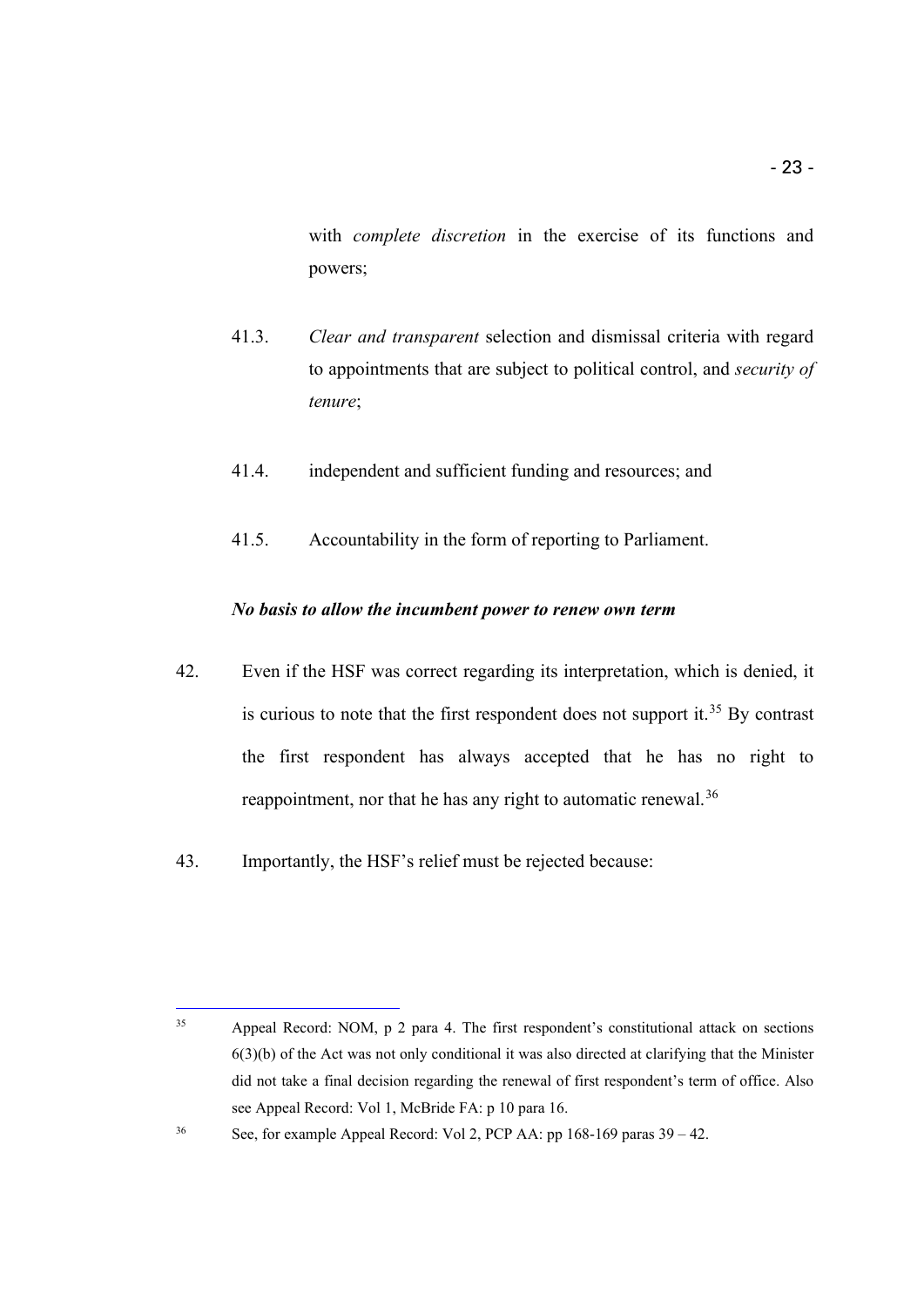- 43.1. there is no direct challenge to the constitutionality of section 6(3)(b) of the Act. This means that the HSF's interpretative arguments cannot be upheld by this Court on appeal;
- 43.2. Even if there were such a direct challenge, the HSF invites this Court to read in words to the statute which would fundamentally change its meaning. This Court was recently overturned on appeal by the Constitutional Court when it purported to do something similar by reading in words into the Intimidation Act, 72 of 1982 in order to make it constitutionally compliant.<sup>[37](#page-23-0)</sup>
- 43.3. In that case, the Constitutional Court, in essence, found that a substantial reading in of words into a statute in order to render it constitutionally compliant was inappropriate. Instead, the Court ought to strike it down coupled, for example, with a suspension of its declaration of invalidity.
- 43.4. The Constitutional Court specifically cautioned against a court stepping into the role of the Legislature by effectively causing substantive amendments to a statute under the auspices of a reading in order.

<span id="page-23-0"></span><sup>37</sup> *Moyo and Another v Minister of Police and Others; Sonti and Another v Minister of Police and Others* 2020 (1) SACR 373 (CC) at paras [50]-[62].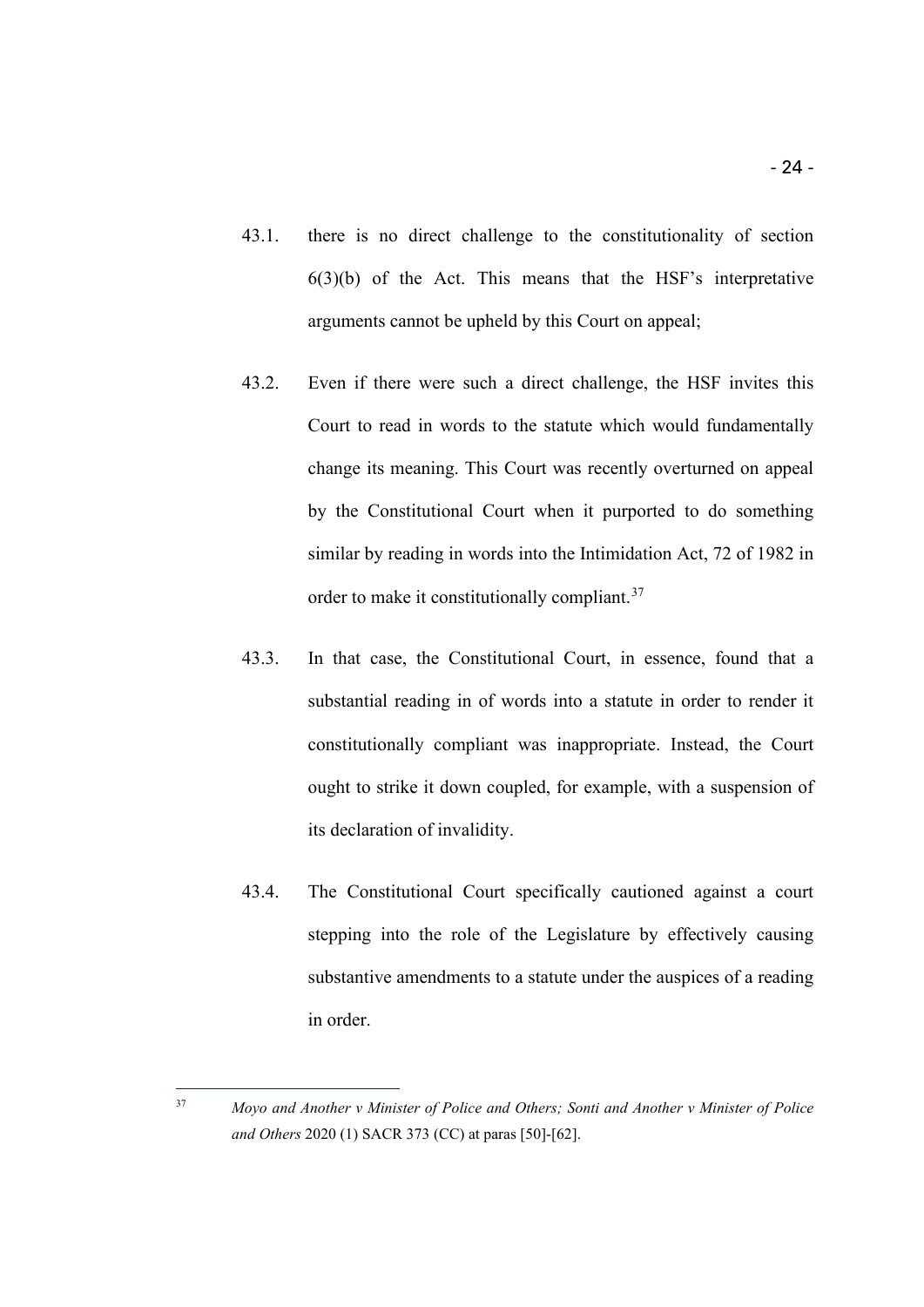- 43.5. Significantly, as pointed out further below, no party, including the HSF, seeks a declaration of invalidity and/or "reading in" relief meaning that, at the very least, the HSF's interpretative arguments are not justiciable.
- 43.6. This is over and above the fact that they are wrong.
- 43.7. Furthermore, if the HSF's arguments were correct, it would amount to converting a single five-year term, subject to one renewal, into a ten-year term. This is, with respect, clearly at odds with the Legislature's intention.<sup>[38](#page-24-1)</sup>
- 43.8. As an aside, we point out that no other constitutional office bearer would enjoy such terms of office.

## <span id="page-24-0"></span>**THE DEFECTS WITH THE HSF'S APPEAL**

44. Although the PCP has addressed the merits above, we are of the view that any of the defects highlighted below serve to render the HSF's appeal fatally flawed warranting its dismissal. The PCP further submits that any one of these defects can dispose of the appeal without the Court needing to address the merits as discussed above.

<span id="page-24-1"></span><sup>38</sup> See, for example, Appeal Record: Vol 1, McBride FA; p 8 para 9.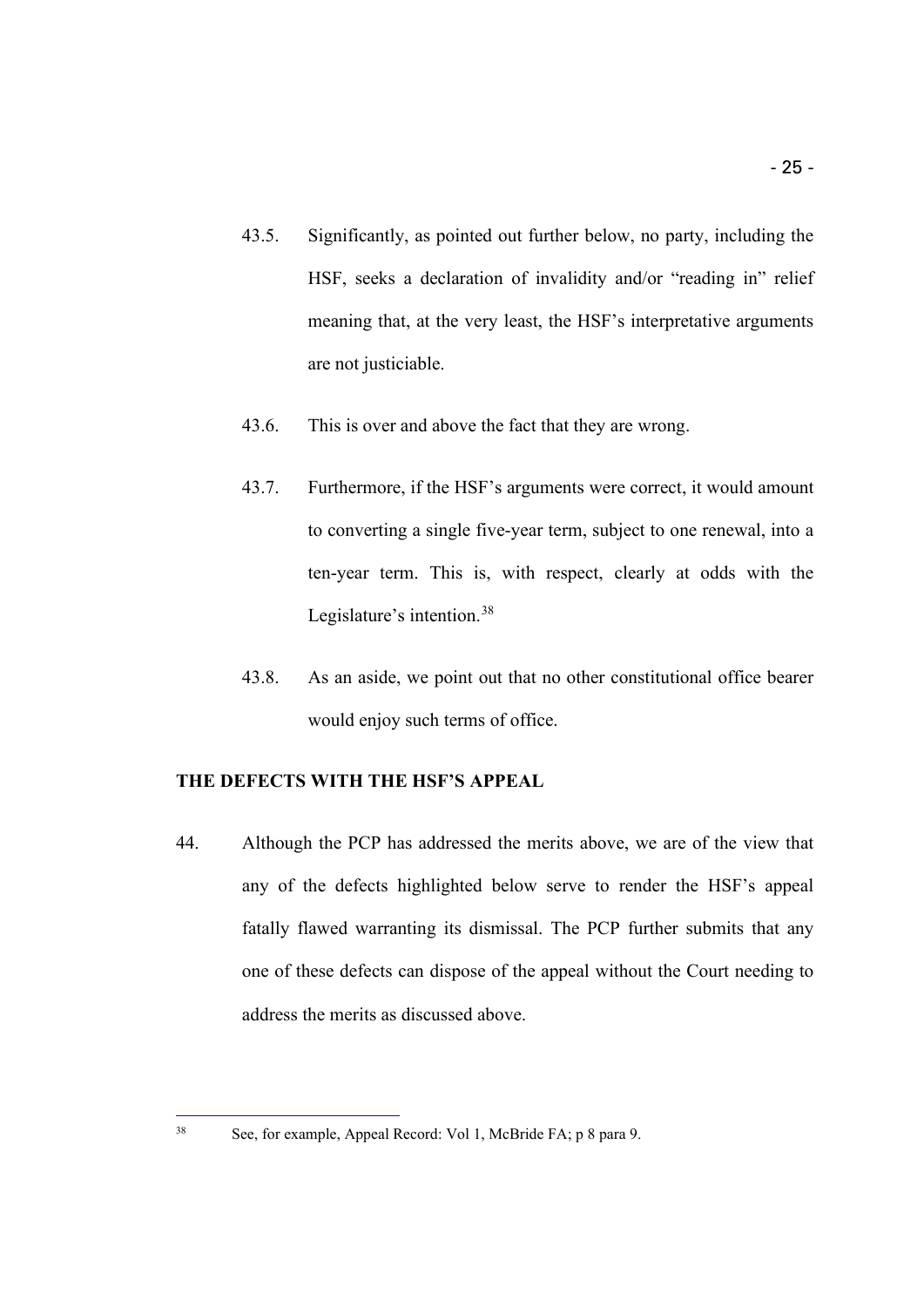## *New relief improperly sought for the first time on appeal*

- <span id="page-25-0"></span>45. In its notice of appeal the HSF purports to ask this Court to grant an order that the first respondent's term of office is extended for another five years.
- 46. Not only did the HSF not seek this relief in the Court a quo, it is also significant that the first respondent (as applicant) did not seek that his term of office be extended and only sought that a decision be made.
- 47. Indeed, even after the PCP chose not to renew his term of office, the first respondent has launched separate review proceedings attacking the PCP's decision wherein he does not seek a substitution order extending his term of office by judicial decree.
- 48. Instead, he properly seeks that if the PCP committed a reviewable error in failing to renew his term of office, that such decision be remitted to the PCP for reconsideration.[39](#page-25-1)
- 49. In other words, the first respondent as the subject of the renewal decision, does not seek the extraordinary remedy of substitution that the HFS now seeks on his behalf which, perplexingly it purports to seek as an *amicus curiae*.

<span id="page-25-1"></span>i, <sup>39</sup> Pleadings Bundle: Minister's AA, Annexure AA2, p 32, para 3.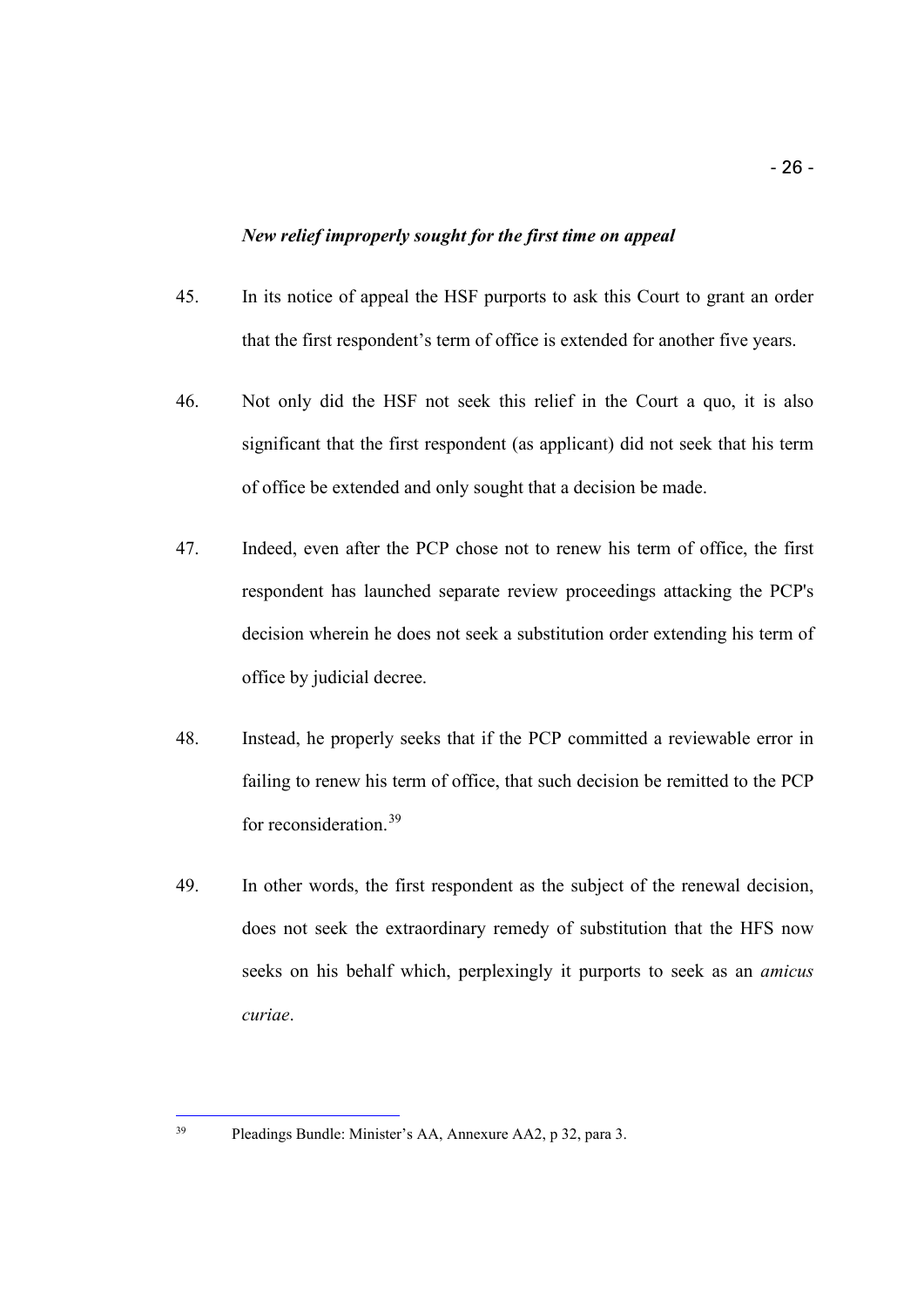- 50. Respectfully even if the HSF is correct on its interpretation of section 6(3)(b) of the Act, which is denied, it has not served any evidence before this Court to suggest that the first respondent agrees that his term of office should automatically be extended flowing from this Court's order.
- 51. If anything, the first respondent's lack of participation in these proceedings, coupled with the relief he seeks as against the PCP's decision to not renew his term of office suggests the opposite.

## *The appeal is moot*

- <span id="page-26-0"></span>52. In any event, even if the HSF is correct in its interpretation of section  $6(3)(b)$  of the Act its appeal, such as it is, is moot on account of the fact that an acting executive director of IPID has been appointed pursuant to section  $6(4)$  of the Act.<sup>[40](#page-26-1)</sup>
- 53. Even if the first respondent were minded to extend his term of office flowing from this Court ruling in the HSF's favour, the fact remains that an acting executive director has been lawfully appointed and that until such time that such a decision is reviewed and set aside the acting incumbent can continue to hold office.

<span id="page-26-1"></span>i, <sup>40</sup> *Oudekraal Estates (Pty) Ltd v City of Cape Town and Others* 2004 (6) SA 222 (SCA) ([2004] 3 All SA 1) at para [27] and [36].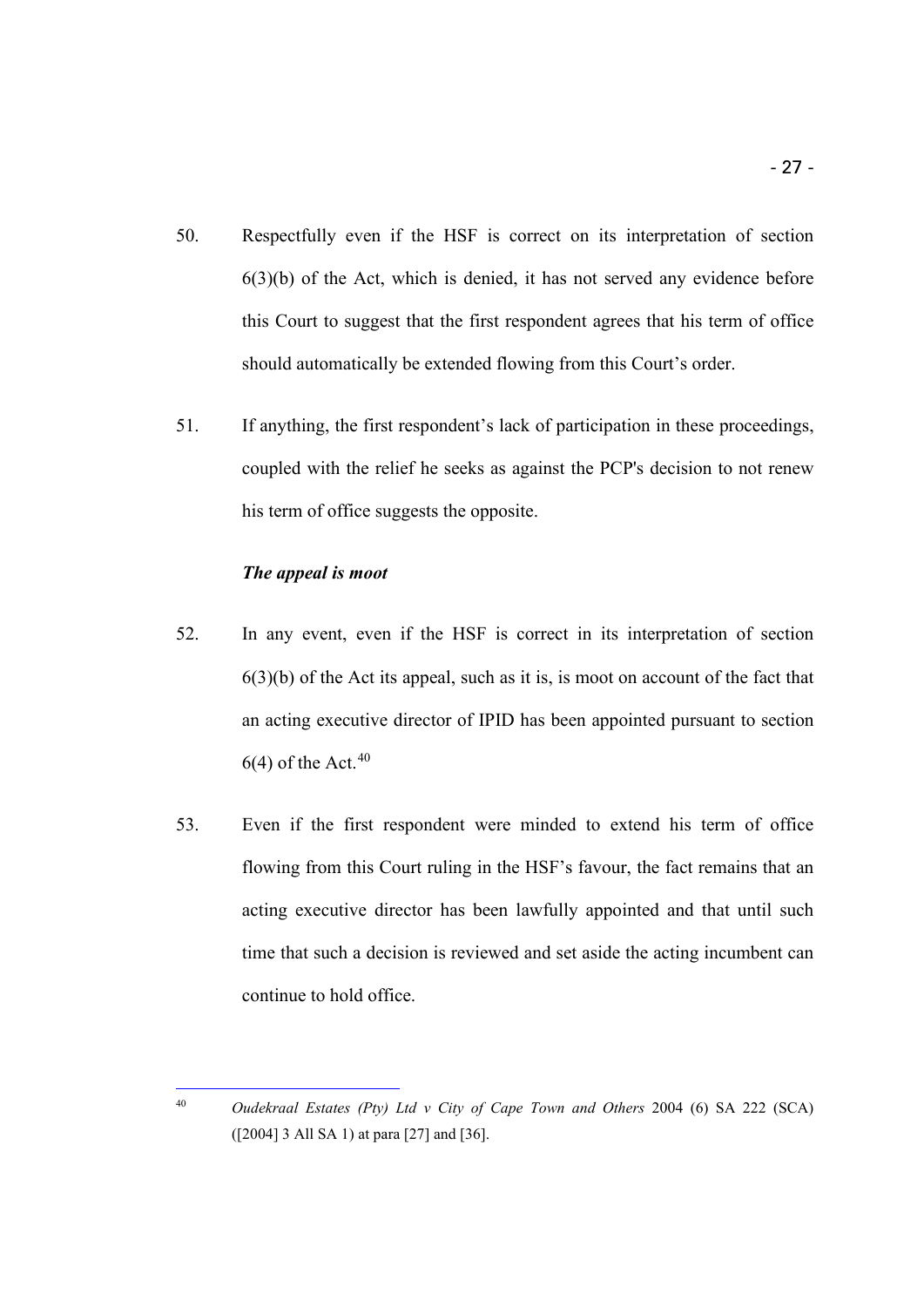## *Relief contended for not properly sought*

- <span id="page-27-0"></span>54. In addition to the difficulties raised above regarding what amounts to the HSF's reading in relief, we point out that in the Court *a quo* the relief sought by the HSF was only to be admitted as an *amicus curiae,* in its application for leave to appeal no relief per se was sought save for an attack on the judgment of the Court *a quo*, and in this Court the relief sought by the HSF is limited only to the Minister's "preliminary decision".<sup>[41](#page-27-1)</sup>
- 55. Therefore and to the extent that the HSF expects this Court to make a binding pronouncement on the proper interpretation of section 6(3)(b) of the Act, no relief to this effect has even been sought before this Court and the Court *a quo*.
- 56. Indeed, all of the HSF's arguments regarding the so-called interpretive issue may in fact be ignored because, as the HSF itself recognises,<sup>[42](#page-27-2)</sup> these arguments would more appropriately dealt with in a frontal attack to the constitutionality of section  $6(3)(b)$  of the Act which has to date not been done. $43$

<span id="page-27-1"></span><sup>41</sup> Appeal Record: Vol 2, HSF FA: pp 314-315 para 61-67.

<span id="page-27-2"></span><sup>&</sup>lt;sup>42</sup> Appeal Record: Vol 2, HSF FA: pp 300-301 paras  $6.3 - 11$ .

<span id="page-27-3"></span><sup>43</sup> Appeal Record: Vol 2, PCP AA: p 175 para 68.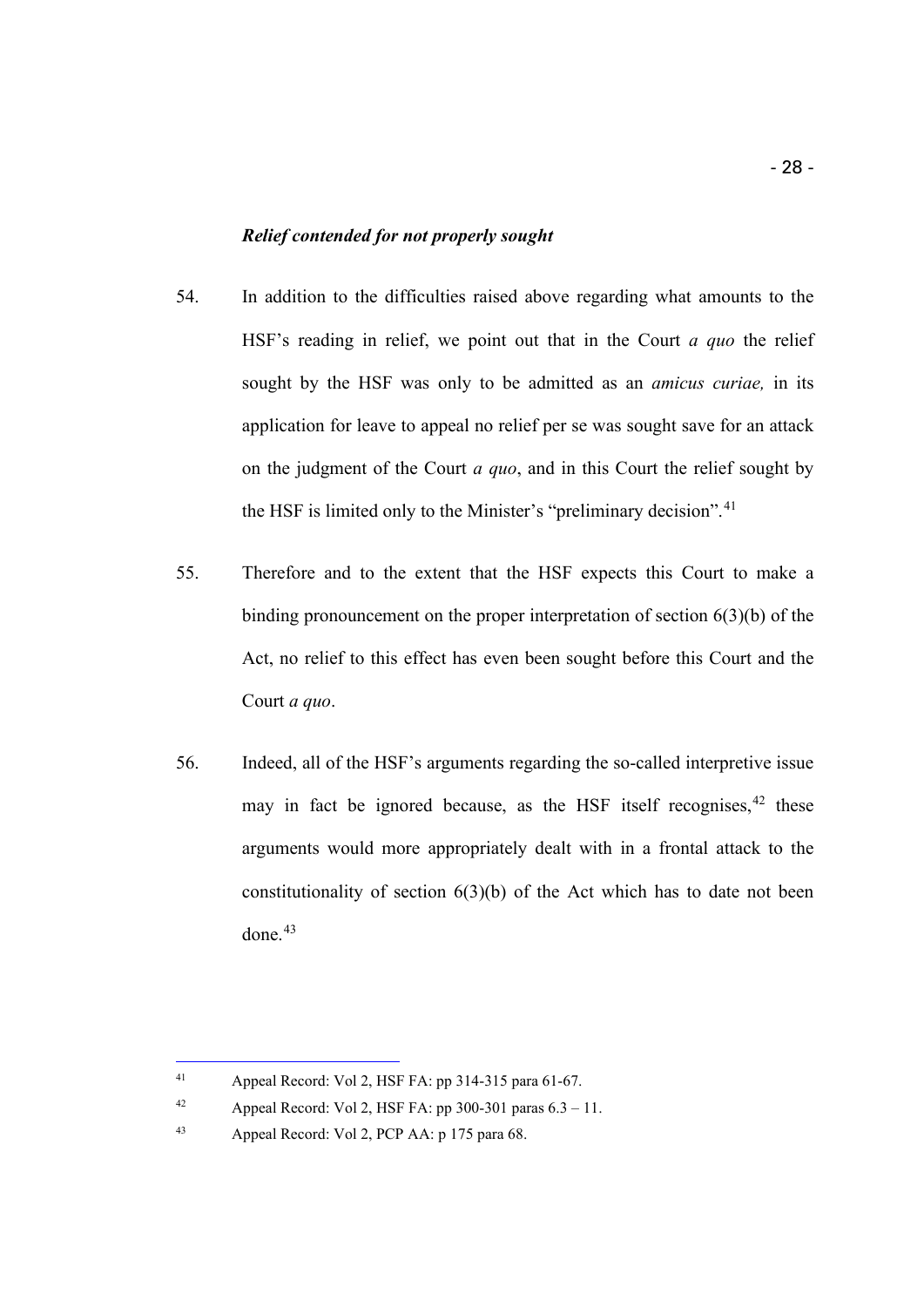57. In particular, the Court should have regard to what the HSF said in its founding affidavit seeking admission as an *amicus curiae*, namely that –

> "The HSH reserves its rights in relation to the constitutionality of section  $6(3)$ ,  $6(4)$ and 6(5) of the IPID Act, and nothing in these papers is to detract from the HSF's ability to later challenge such aspects in due course."[44](#page-28-0)

- 58. In other words:
	- 58.1. at worst, the HSF properly appreciated that its ability to mount this attack was contingent upon there being a live *lis* between the parties;<sup>[45](#page-28-1)</sup>
	- 58.2. at best, the HSF appreciated that it had not mounted a constitutional challenge in respect of which the relief it now seeks on appeal as an *amicus curiae* would be appropriate.

<span id="page-28-0"></span><sup>44</sup> Appeal Record: Vol 2, HSF FA: p 317 para 72.

<span id="page-28-1"></span><sup>45</sup> Our Courts do not intervene where there is no lis to do so. See, for example, *Minister of Finance v Oakbay Investments (Pty) Ltd* 2018 (3) SA 515 (GP). The argument raised by the HSF that the Court did not ensure a proper hearing is fanciful. There was no *lis* regards the power of the Committee. If such an issue was to be raised, it was for the HSF to properly seek substantive relief in its own right to that effect, not via the backdoor as an *amicus curiae*. See, for example, HSF HOA pp 3 – 4, para 8. The point of law was, thus, not "apparent" as the HSF wants this Court to believe. See, for example, HSF HOA, p 9, para 26.2. Simply producing heads of argument on the subject is not enough where no party seeks that relief from the Court. See, for example, HSF HOA, p 10, para 26.4. Equally, some "forewarning" is not the same as properly seeking relief under notice of motion as the HSF apparently contends. See, for example, HSF HOA, p 15, para 39.